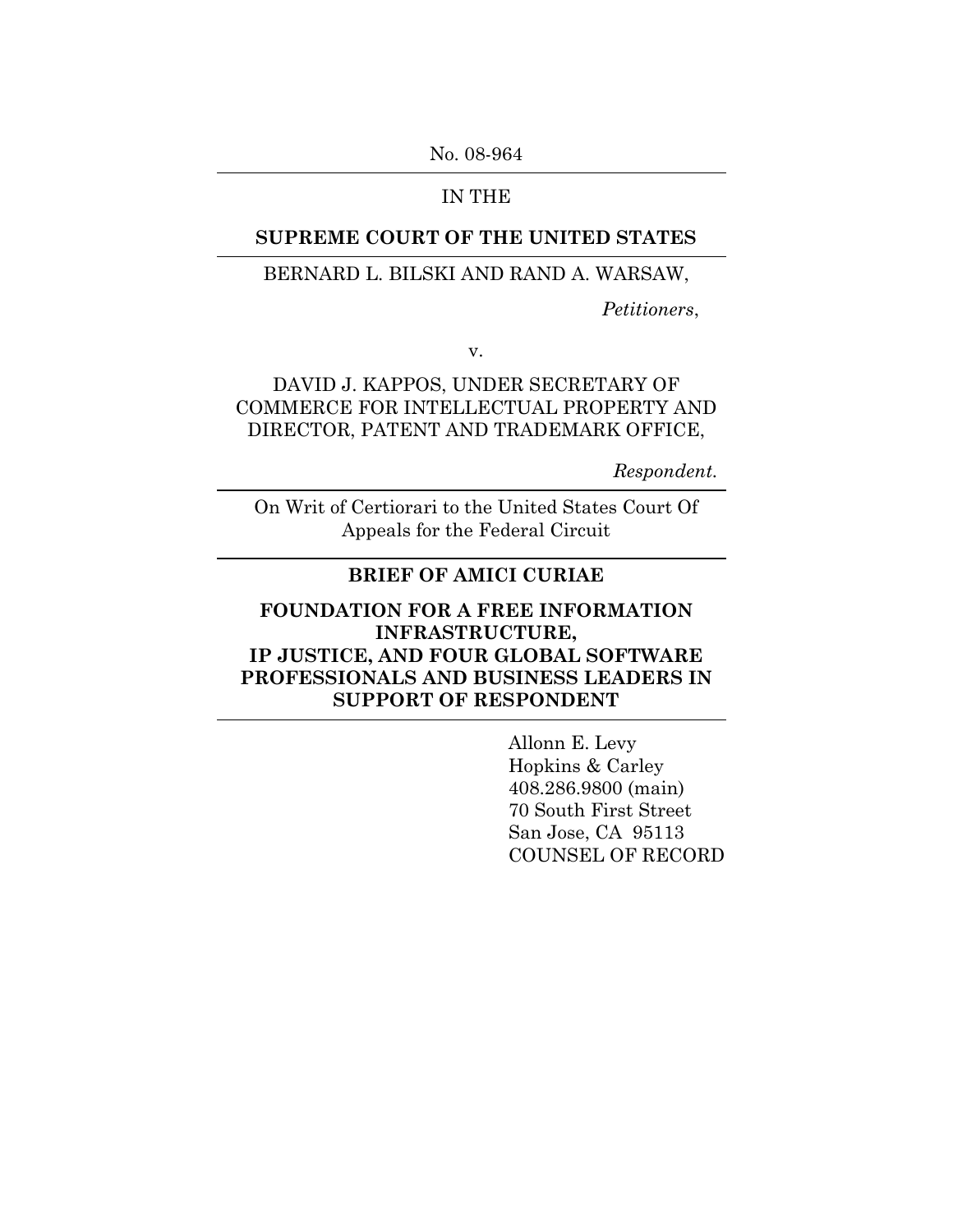# **TABLE OF CONTENTS**

|     |                |                                                                           |                |                                                                                                     | Page |  |
|-----|----------------|---------------------------------------------------------------------------|----------------|-----------------------------------------------------------------------------------------------------|------|--|
| I.  |                |                                                                           |                |                                                                                                     |      |  |
| II. |                |                                                                           |                | STATEMENT OF INTEREST OF AMICI                                                                      |      |  |
|     | A <sub>1</sub> | About the Foundation for a Free<br>Information Infrastructure 2           |                |                                                                                                     |      |  |
|     | <b>B.</b>      | About The Four Global Software<br>Professionals and Business Leaders3     |                |                                                                                                     |      |  |
|     | C.             |                                                                           |                |                                                                                                     |      |  |
| HL. |                |                                                                           |                |                                                                                                     |      |  |
| IV. |                |                                                                           |                |                                                                                                     |      |  |
|     | A.             | The Lower Court's test Properly<br>Excludes Abstract Ideas From the field |                |                                                                                                     |      |  |
|     |                | 1.<br><b>Key Distinctions Between</b><br>Hardware And Software Patents8   |                |                                                                                                     |      |  |
|     |                |                                                                           | a.             | <b>Software And Business</b><br>Methods Bear Little Risk<br>of Unauthorized Reverse                 |      |  |
|     |                |                                                                           | $\mathbf{b}$ . | Software and Business<br>Method Innovations Would<br>Not Benefit From The<br>"Disclosure" Aspect of |      |  |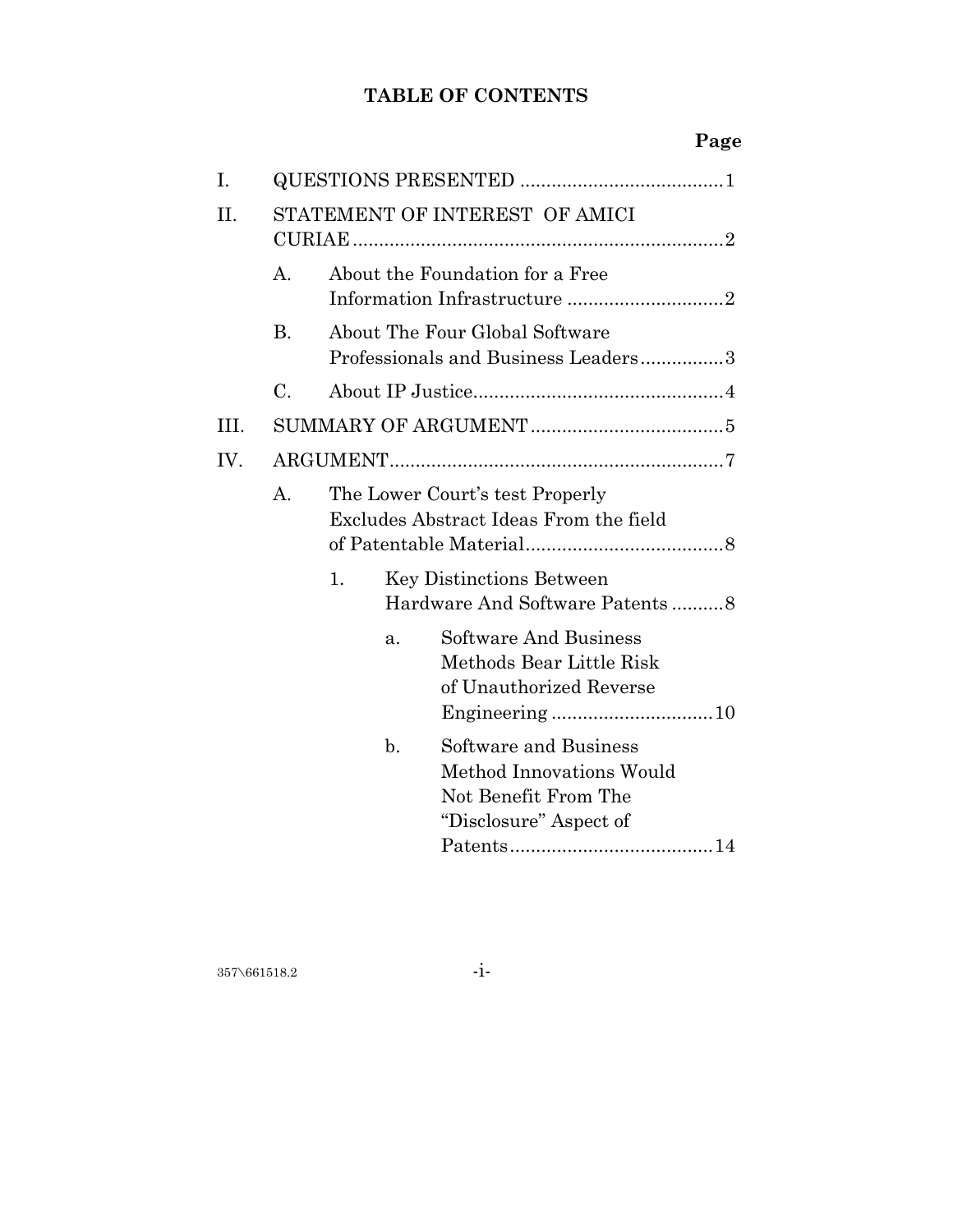# **TABLE OF AUTHORITIES (Continued)**

|    |    | 2.                                                                                                            | Economic Imperatives And<br>Historical Lessons Weigh Against<br>Overly Broad Patent Monopolies 16                     |  |
|----|----|---------------------------------------------------------------------------------------------------------------|-----------------------------------------------------------------------------------------------------------------------|--|
|    |    |                                                                                                               | Reliving Past Mistakes17<br>a.                                                                                        |  |
|    |    |                                                                                                               | $\mathbf{b}$ .<br>Potential Effects of<br><b>Extending Patent</b><br>Protection to Software and<br>Business Methods20 |  |
|    | В. | A Clear Boundary Between Patentable<br>and Non-Patentable material is<br>Important for Continued Innovation22 |                                                                                                                       |  |
|    |    | 1.                                                                                                            | <b>Existing Tests For Determining</b><br>the Boundaries of Patent Subject                                             |  |
|    |    |                                                                                                               | The European Approach:<br>a.<br>Art 52 EPC and Technicity27                                                           |  |
|    |    |                                                                                                               | The Lower Court's<br>$\mathbf{b}$ .<br>Machine-or-<br>Transformation Test 29                                          |  |
|    |    | 2.                                                                                                            | Improving the Patentability Tests31                                                                                   |  |
| V. |    |                                                                                                               |                                                                                                                       |  |

357\661518.2 -ii-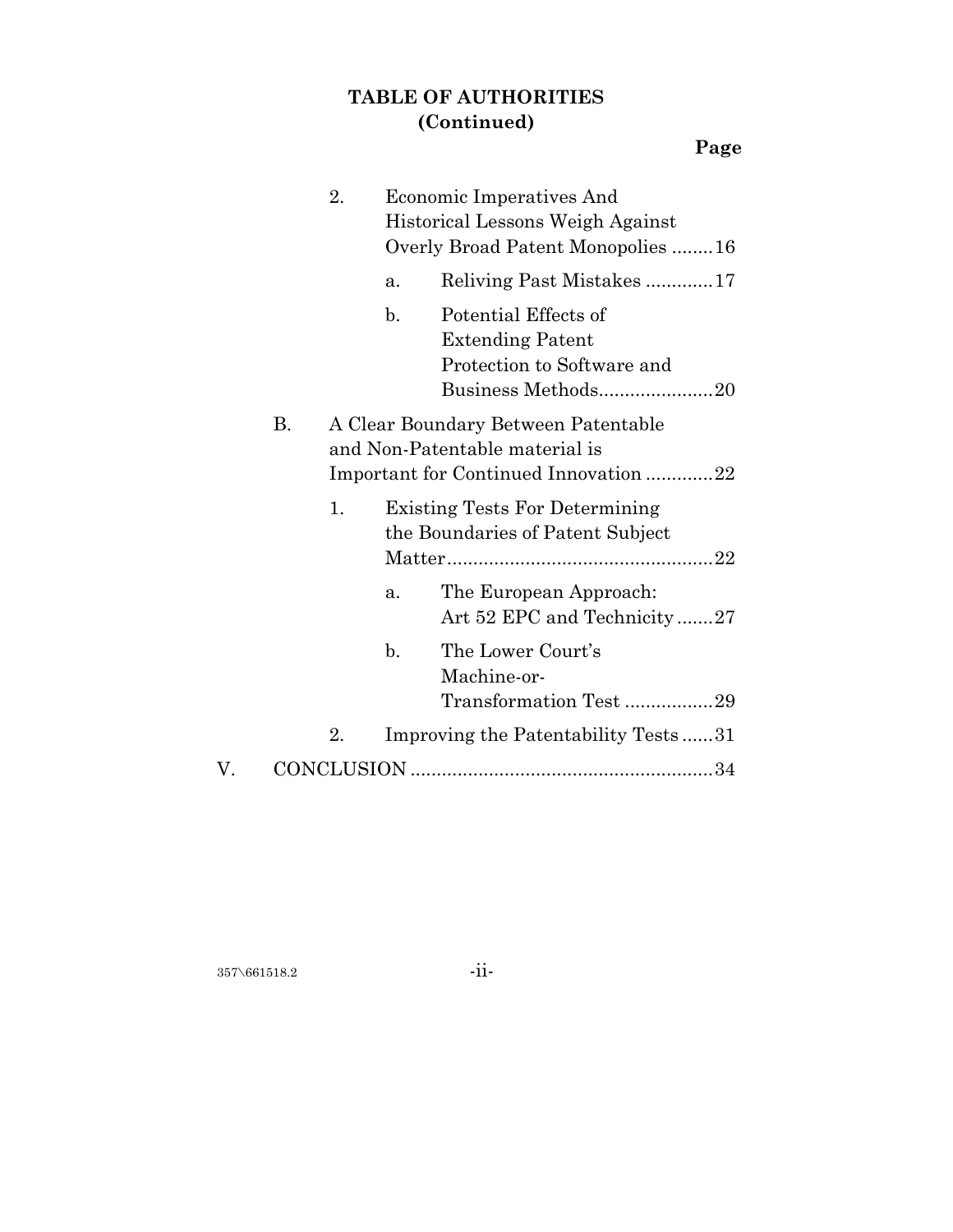# **TABLE OF AUTHORITIES**

# **Page**

### **Cases**

| Diamond v. Bradley                                         |
|------------------------------------------------------------|
|                                                            |
| Diamond v. Chakrabarty                                     |
|                                                            |
| Diamond v. Diehr                                           |
|                                                            |
| Gottschalk v. Benson                                       |
|                                                            |
| Hayek, F. A. v., Individualism and Economic Order,         |
| Chicago, University of Chicago Press,                      |
|                                                            |
| Parker v. Flook                                            |
|                                                            |
| Rubber-tip Pencil v. Howar                                 |
|                                                            |
| State Street Bank & Trust Co. v. Signature Financial Group |
| Inc.                                                       |
| 149 F. 3d 1368 (Fed. Cir. 1998)25, 26, 27, 28              |

## **Statutes**

# **Other Authorities**

| Article 1, Section 8 U.S. Constitution, Section 8, cl. 816 |
|------------------------------------------------------------|
| C. Sippl & R. Sippl, Computer Dictionary and Handbook 23   |
|                                                            |
| Hiroyuki IWAHASHI, Yoshiki Nishioka and Mitsuhiro          |
| Hakaridani, 12 U.S. P.Q. 2d 1908; 888 F.2d 1370 (1989)     |
|                                                            |
| Joseph E. Stiglitz, Making Globalization work, New York    |
|                                                            |

357\661518.2 -iii-

$$
\cdot \mathrm{iii} \cdot
$$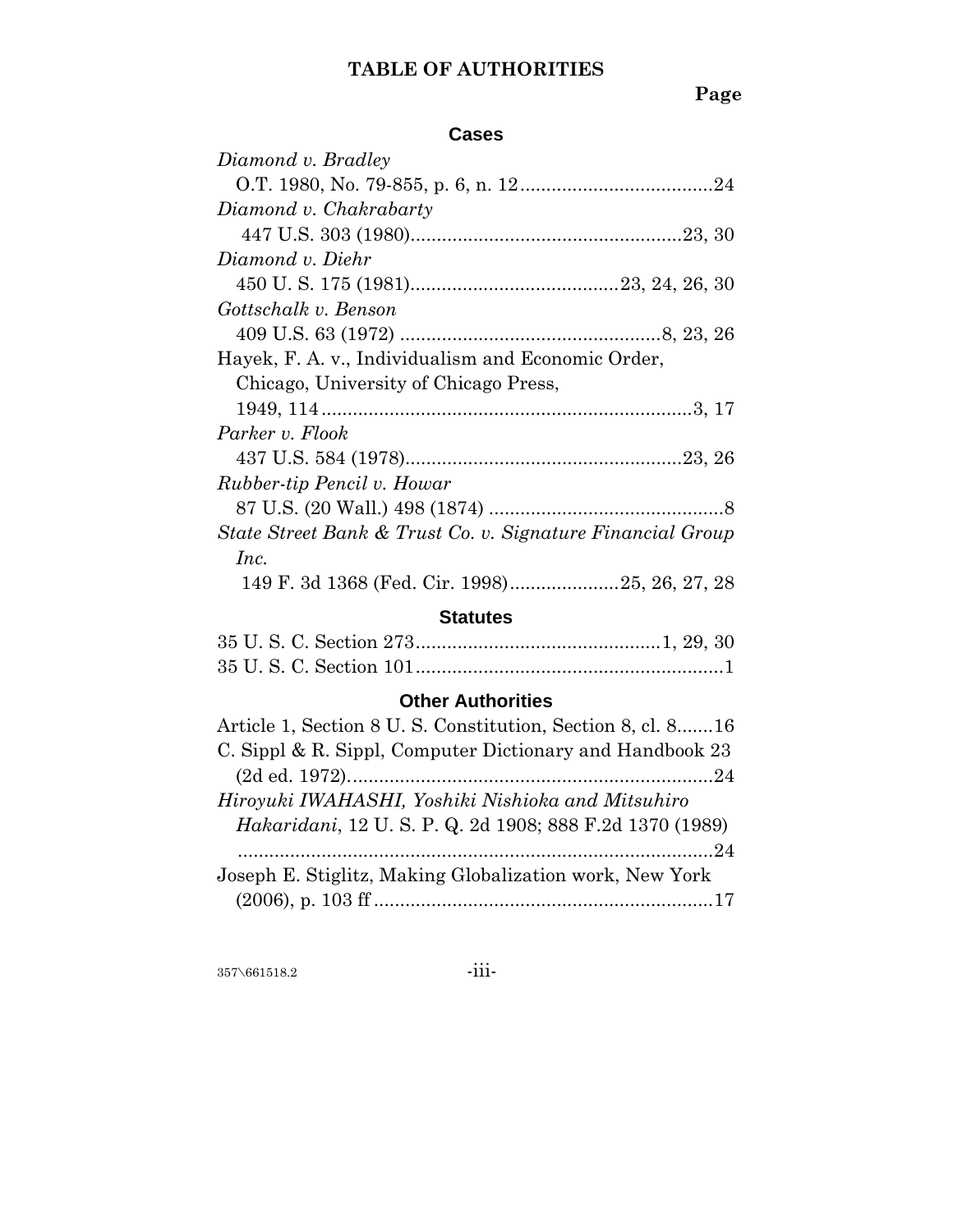# **TABLE OF AUTHORITIES (Continued)**

# **Page**

| Milton Friedman, Capitalism and Freedom, Chicago (1962),  |
|-----------------------------------------------------------|
|                                                           |
| Robert Patrick Merges and John Fitzgerald Duffy, Patent   |
| Law and Policy, Cases and Materials, Charlottesville      |
|                                                           |
| The English Statute of Monopolies of 1623 17              |
| The European Patent Convention Article 52 (2) (3)28       |
| The European Patent Convention Article 5227, 28, 29       |
| The European Patent Convention Article 52(2) 28, 30       |
| The European Patent Convention, Article $52(2)(c)$ 22, 27 |
| Toshiko Takenaka (Ed.), Patent Law and Theory, A          |
| Handbook of Contemporary Research, Cheltenham, UK         |
|                                                           |
|                                                           |
|                                                           |
| <b>Rules</b>                                              |

|--|--|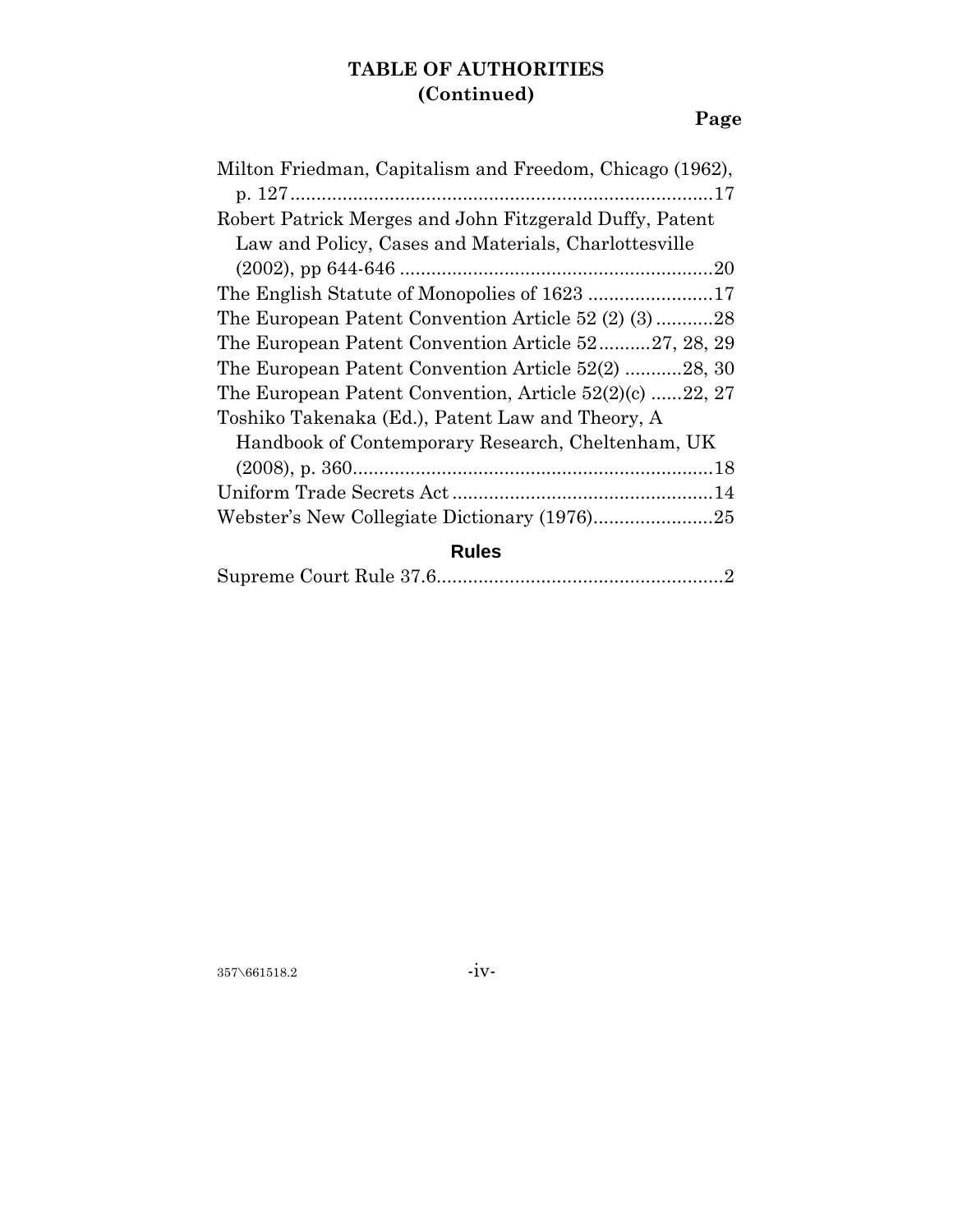## **QUESTIONS PRESENTED**

**I.** 

- 1. Whether the Federal Circuit erred by holding that a "process" must be tied to a particular machine or apparatus, or transform a particular article into a different state or thing (Machine-or-Transformation test), to be eligible for patenting under 35 U. S. C. §101, despite this Court's precedent declining to limit the broad statutory grant of patent eligibility for "any" new and useful process beyond excluding patents for "laws of nature, physical phenomena, and abstract ideas".
- 2. Whether the Federal Circuit's Machine-or-Transformation test for patent eligibility, which effectively forecloses meaningful patent protection to many business methods, contradicts the clear Congressional intent that patents protect "method[s] of doing or conducting business." 35 U. S. C. § 273.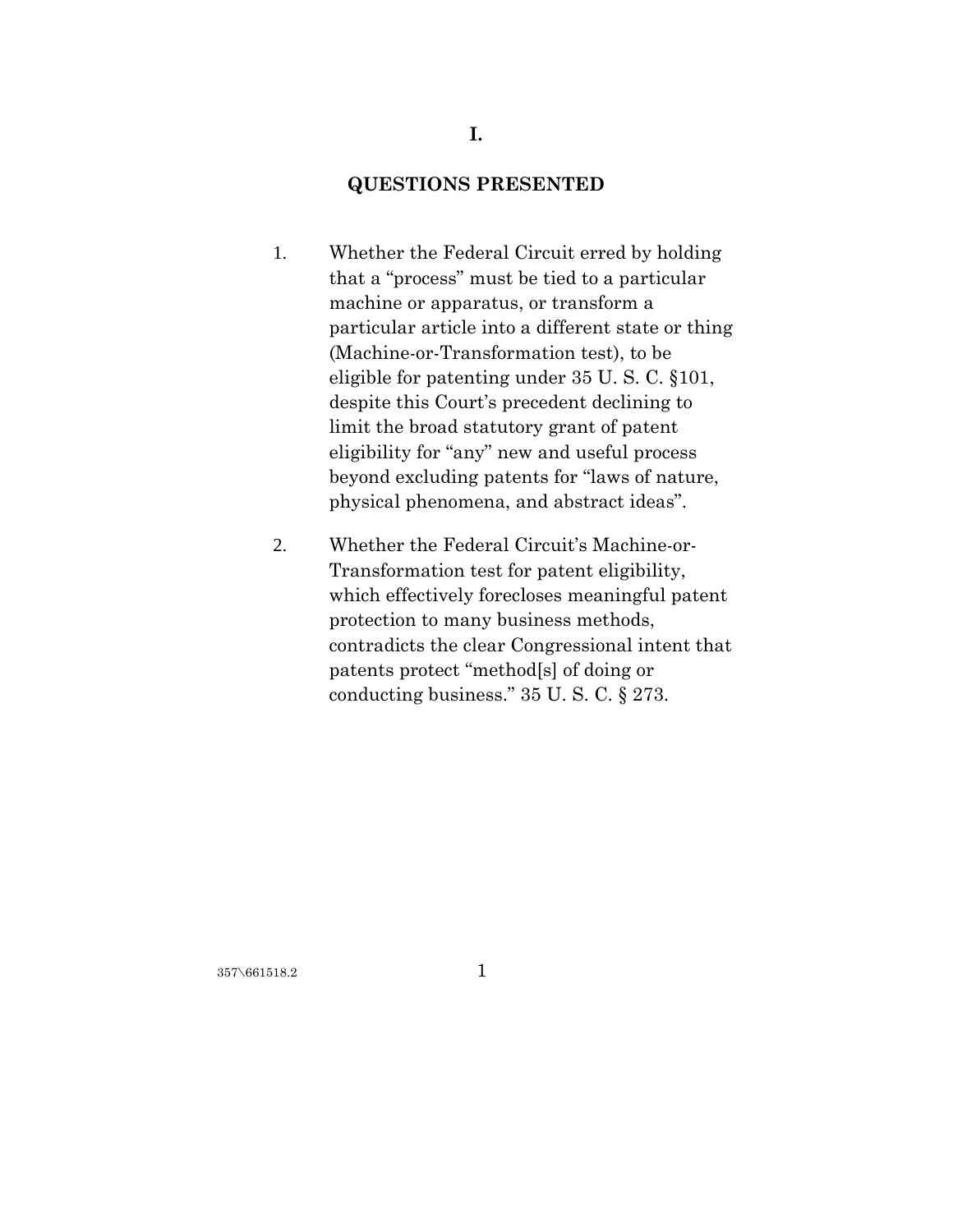### **STATEMENT OF INTEREST OF AMICI CURIAE**<sup>1</sup>

# **A. About the Foundation for a Free Information Infrastructure**

The Foundation for a Free Information Infrastructure (FFII) e. V. is a charitable association registered in Munich, Germany which is dedicated to the spread of data processing literacy. It funds the development of public information works based on copyright, free competition and open standards.

The FFII attained broad international recognition for its phrontistery role in the European debate on a software patent directive (2002-2005) and software-related patent reform. It is a registered observer at the World Intellectual Property Organization.

The association and its members aim to reduce friction costs and risks for software authors and to prevent dilution of property rights under the Berne Convention by territorial patent grants. To this end FFII is guided by

<sup>&</sup>lt;sup>1</sup> Pursuant to Sup. Ct. R. 37.6, amicus notes that no counsel for a party authored this brief in whole or in part, and no counsel or party made a monetary contribution intended to fund the preparation or submission of this brief. No person other than amicus curiae, its members, or its counsel made a monetary contribution to its preparation or submission. Petitioners and Respondents have consented to the filing of this brief through blanket consent letters filed with the Clerk's Office.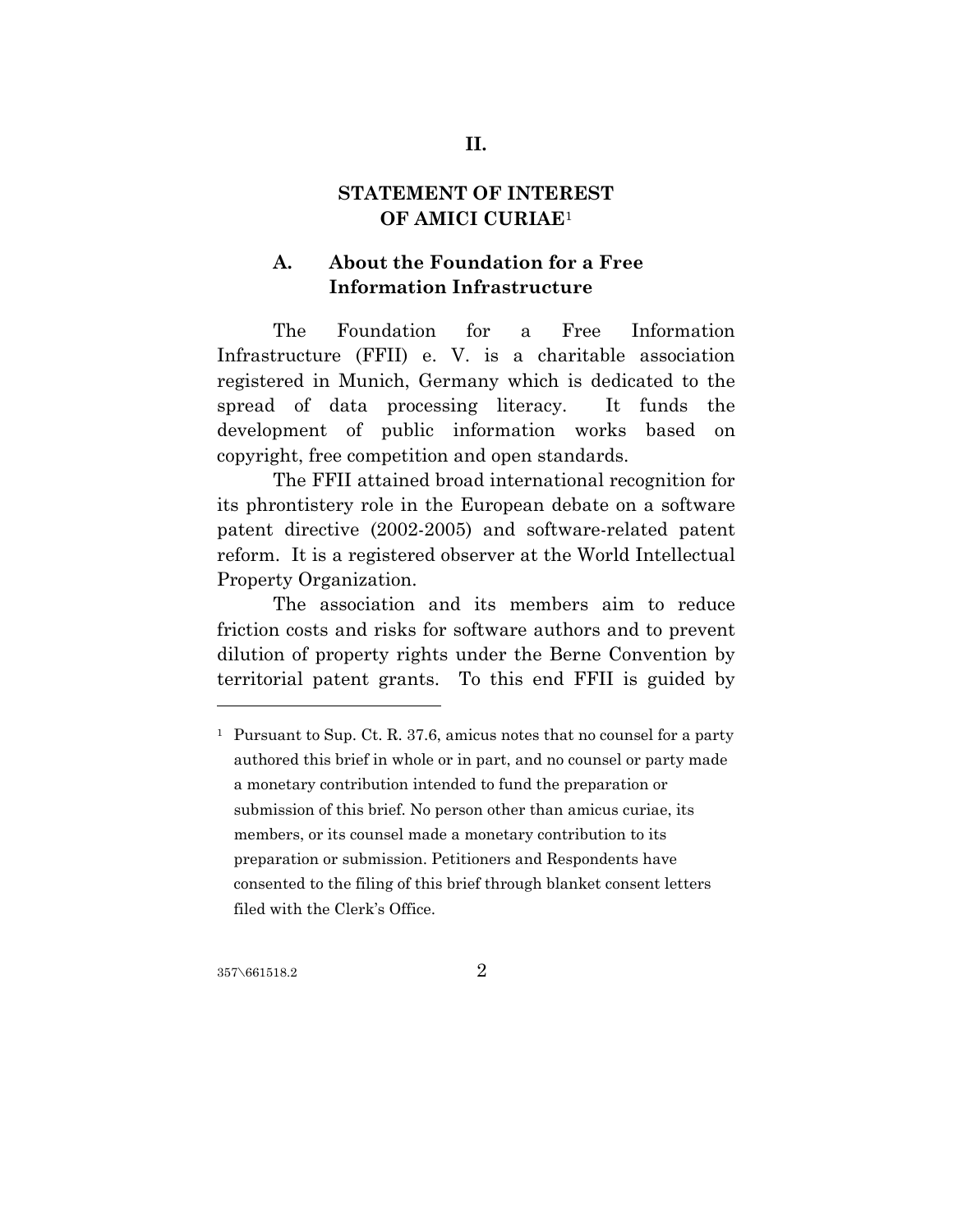Hayek's dictum that "it is necessary [. . . ] not to apply a ready-made formula but to go back to the rationale of the market system and to decide for each class what the precise rights are to be which the government ought to protect. This is a task at least as much for economists as for lawyers."2

For digital markets, cheap, fast and narrow rights are sought. The interests of the association are improvements of the substantive patent rules and the examination process. A global challenge is to keep patent office bureaucracies manageable, and make them adapt to an acceleration of markets.

The FFII members who contributed to this Amicus Curiae Brief are entrepreneurs and programmers. They devoted their time to this project because they are directly affected by the economic impacts of patents.

# **B. About The Four Global Software Professionals and Business Leaders**

Dr. rer. nat. Peter Gerwinski is an entrepreneur, software developer and physicist from Essen, Germany. He is founder and Managing Director of G-N-U GmbH and a contributor to the GNU Pascal programming language.

Laura Creighton is a Canadian-born entrepreneur and software developer from Gothenburg, Sweden. She is founder and Managing Director of Open End AB, which has developed the Eutaxia task organizing software, and engages in computer science research in the field of just-in-

357\661518.2 3

<sup>2</sup> Hayek, F. A. v., Individualism and Economic Order, Chicago, University of Chicago Press, 1949, 114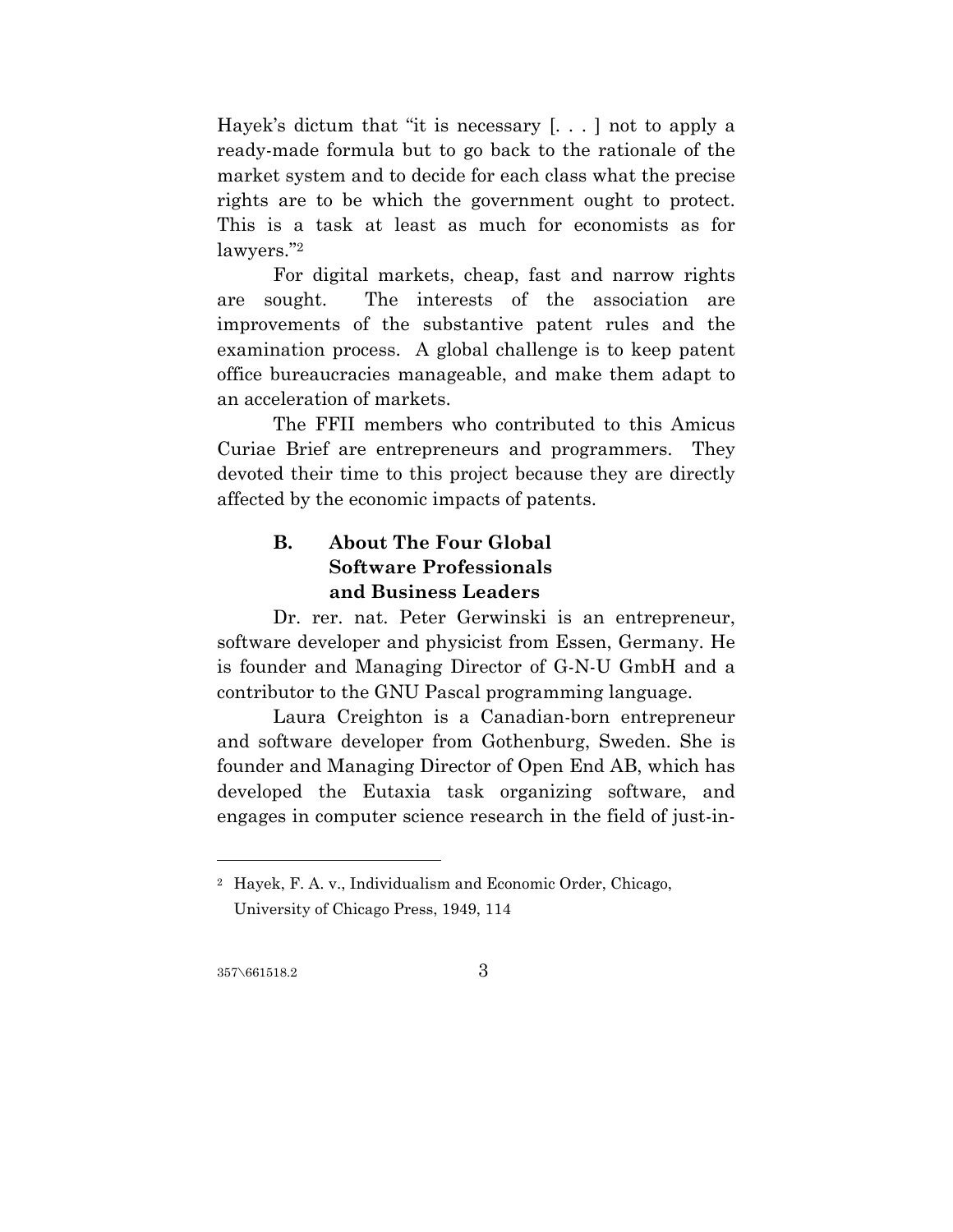time compiler generation for dynamic programming languages.

Mag. iur. Georg Jakob is a lawyer, business consultant and former University researcher and teacher from Salzburg, Austria, now living and working in Munich, Germany.

Dipl. Kfm. & M.A. André Rebentisch is a business intelligence and technology research specialist, currently residing in Wilhelmshaven, Germany.

These four business leaders are long-time FFII members and founders of the FFII's Global Patent Policy Research Group. Each has personally been affected by the beneficial and harmful effects of patents. Each joins this brief to voice concern about the dangers associated with unfettered grants of software and business method patents.

### **C. About IP Justice**

IP Justice is an international civil liberties organization that promotes balanced intellectual property rights and protects freedom of expression. IP Justice is based in Silicon Valley, California with regional membership throughout the world. IP Justice is concerned about the potential impact the case pending before this Court may have on global policies, international treaties and trade agreements that address intellectual property rights. IP Justice has an interest in ensuring that traditional global limits are maintained on the reach of patent law to ensure that the proper balance is struck between the protection of past innovations without unduly hampering future innovations. It is precisely this delicate balance that is placed risk by proponents urging this Court to expand patent rights beyond the traditional time-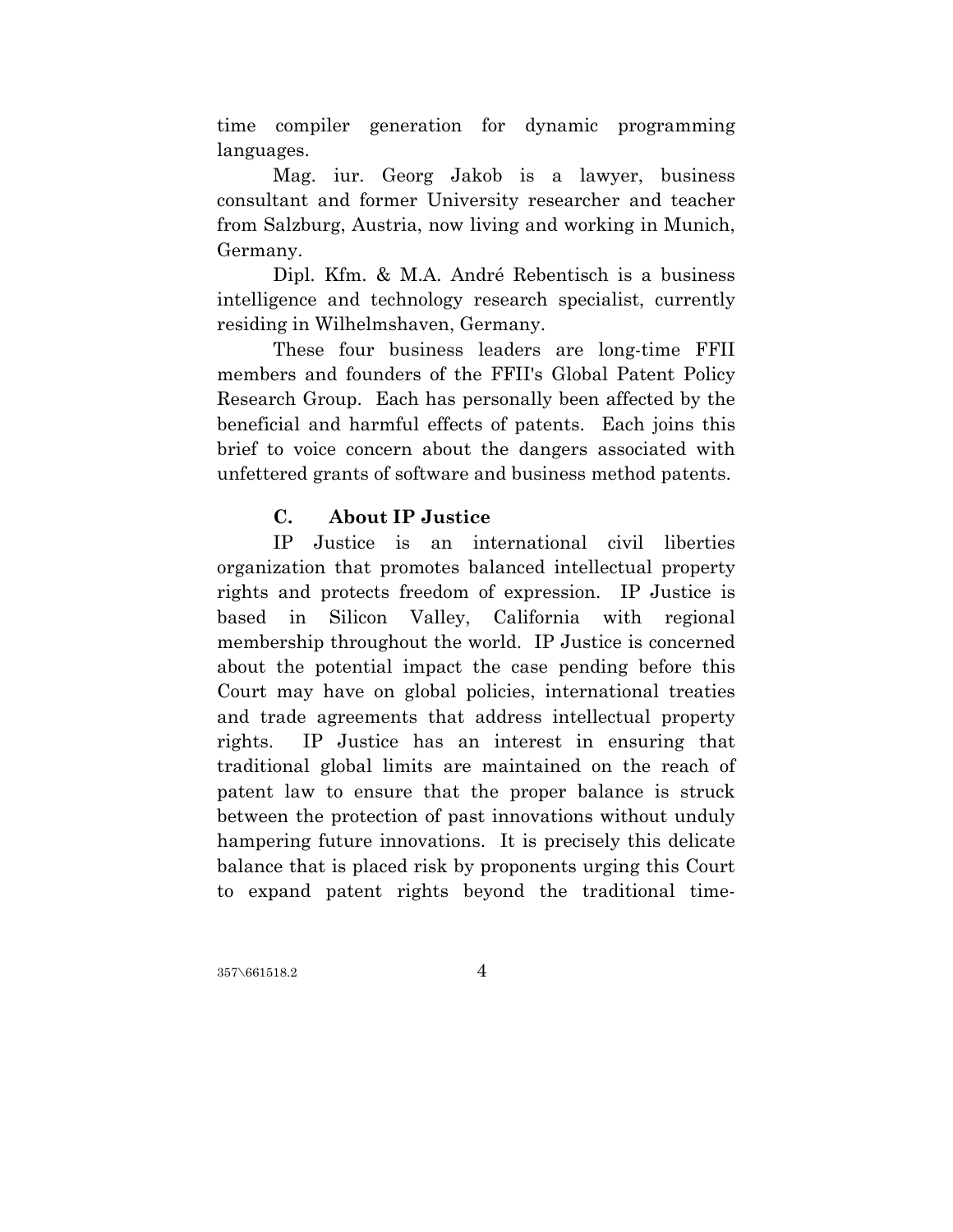honored rules set forth in the U.S. constitution and the long-standing precedent of this court.

IP Justice participates in a number of international law and policy arenas including the World Intellectual Property Organization (WIPO), the Internet Corporation for Assigned Names and Numbers (ICANN), and the United Nations Internet Governance Forum (IGF) among others. IP Justice has twice been called to testify at hearings before the US Copyright Office on the anticircumvention provisions in the US Digital Millennium Copyright Act (DMCA). IP Justice has an international board of directors and is 501(c)(3) nonprofit public benefit organization that was founded in 2002 by its current Executive Director Robin Gross.

#### **III.**

### **SUMMARY OF ARGUMENT**

The Court of Appeals for the Federal Circuit in *In Re Bilski* wisely followed the Machine-or-Transformation test to avoid running afoul of the constitutional and precedential safeguards in place to protect the free exchange of abstract ideas in the marketplace. These safeguards are particularly important when analyzing nonphysical innovations such as software and business method innovations.

The properties of software and business methods are fundamentally different from those of machines and transformations. Economic and anecdotal evidence provides strong justification for the conclusion that certain patent claims on software algorithms, business methods, and other abstract matter – untethered to any machine or

 $357\sqrt{661518.2}$  5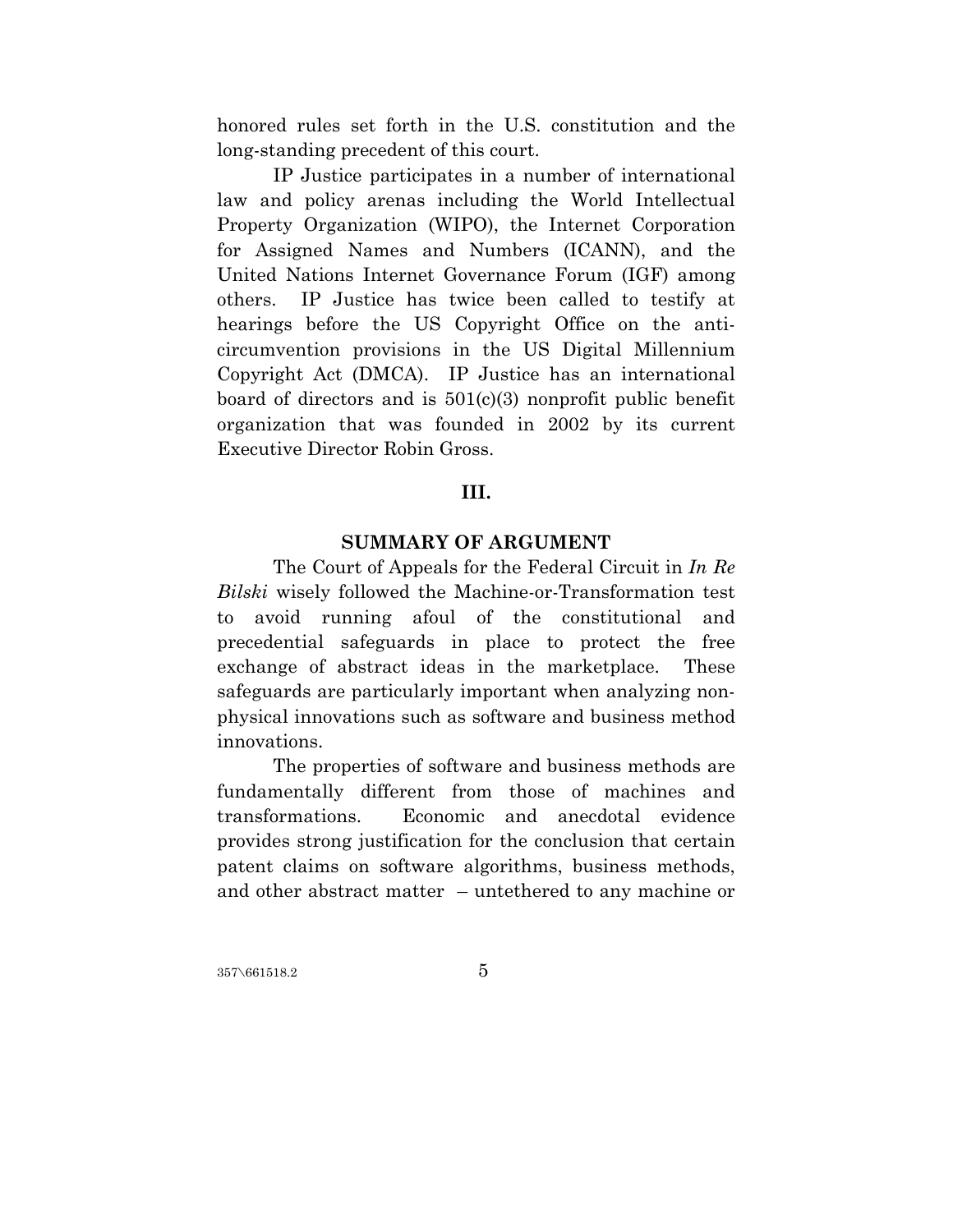transformation – would stifle rather than promote the progress of the sciences and useful arts.

The Machine-or-Transformation test therefore provides a means to an end: A clear limit to patentable subject-matter in accordance with case law, which consistently rejects the patentability of *abstract ideas*. To avoid circumvention of the rule prohibiting patents on abstract ideas, it is necessary to apply patentability standards *to the claimed object* rather than to the patent claim *as a whole*:

- 1. An object that consists only of laws of nature, physical phenomena, and abstract ideas cannot be claimed in a patent, independent of the form in which it is claimed.
- 2. An object can only be claimed in a patent if it constitutes a new concrete realization of a machine or transformation.

Amici conclude this from their experience with the European *technicity* test which is discussed in greater detail below.

Plainly, with the potential reward of an unfettered monopoly, there exists great pecuniary incentive for special interests to attempt to place their thumb on the scale of justice in order to obtain that which has historically been prohibited. This court has long provided the guiding hand protecting society from the ills that would result from expanding the exclusionary power of patents beyond the boundaries set forth by the founding fathers and subsequent legislators. Amici now urge this court to continue that tradition and affirm the Machine-or-

 $357\sqrt{661518.2}$  6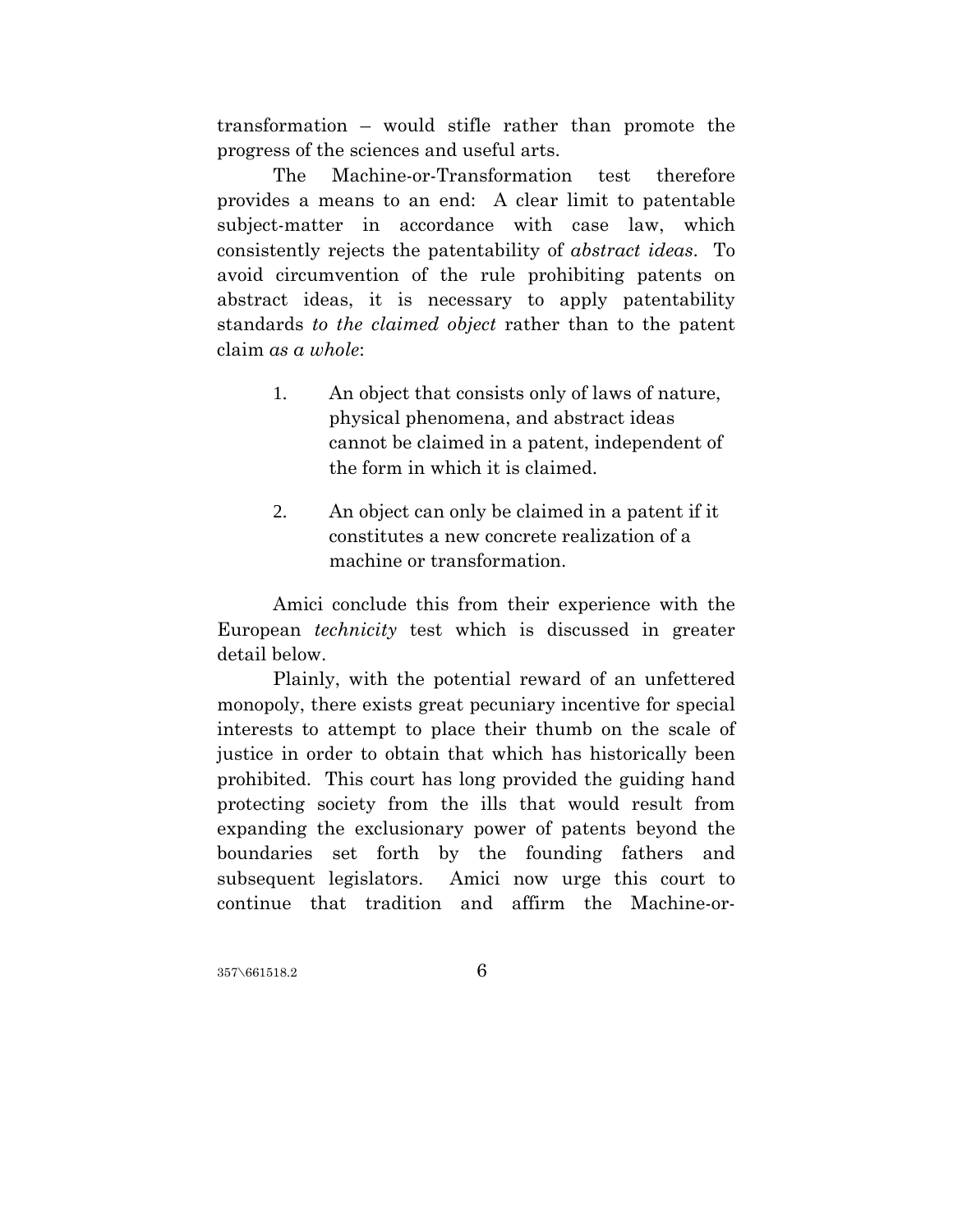transformation test and to include certain additional safeguards that are set forth below.

#### **IV.**

#### **ARGUMENT**

In a globalized world, business activities crossing the oceans are commonplace, even for small enterprises. This is especially true in the software market where software can be transferred between continents at no noticeable cost via the Internet. Consequently, even a one-person software company serves customers around the globe and is affected by territorial patents. But there is an even more clear connection between U.S. Patent law and the laws of foreign countries. Countries the world over perpetually work to harmonize patent laws world-wide. The European Patent Office (EPO) is currently revising its strategy with respect to patents on software and business methods. The outcome of the *Bilski* case will be carefully followed and will necessarily affect the EPO's decisions on these important issues.

The *Bilski* case reaches the question of patentability of business methods and by extension other non-tangible subject matter such as software that is not connected to any machine or transformative use. This affects virtually everyone doing business in the United States or with the United States. If innovators are permitted to monopolize business practices, algorithms, or abstract ideas, untethered to any physical mechanism the damaging effects of these unconstrained monopolies will be farreaching. There is good reason that this High Court and

 $357\backslash 661518.2$  7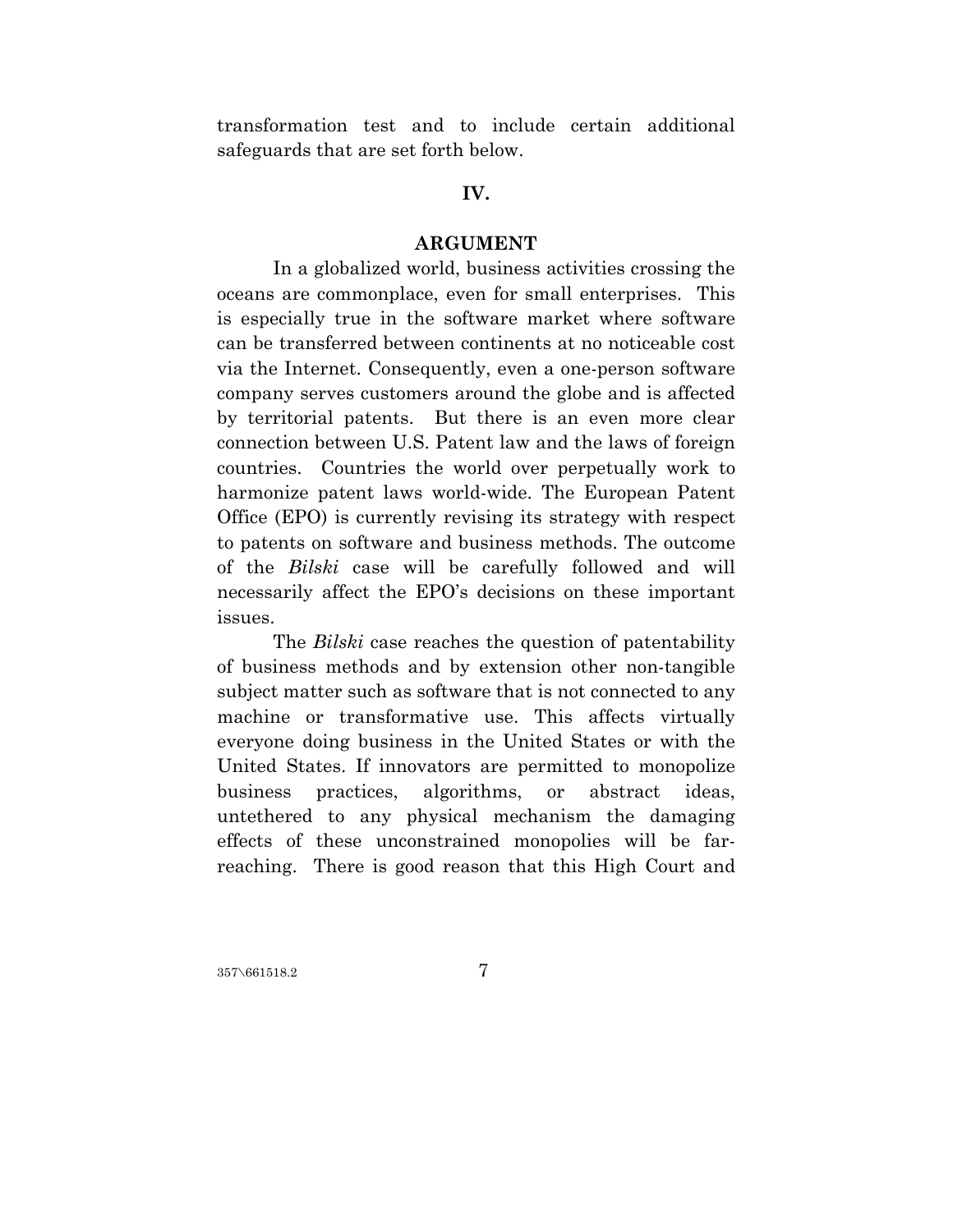European Parlament have both, thus far, rejected such a rule.

### **A. The Lower Court's test Properly Excludes Abstract Ideas From the field of Patentable Material.**

Nearly 150 years ago this Court stated the truism: "An idea of itself is not patentable." *Rubber-tip Pencil v. Howard,* 87 U.S. (20 Wall.) 498, 507 (1874).For decades this court has held that subject matter that would effectively exclude market participants from employing laws of nature, abstract ideas, or mathematical algorithms cannot be protected by patent3. Conceptually these rules are clear. However, like any rules, as the marketplace of innovation changes, the same rules must be applied to different technological advances.

### **1. Key Distinctions Between Hardware And Software Patents.**

Over the last decades, computer software has become a pervasive and ubiquitous tool in the global economic toolbox. Although the development of mechanical parts has been optimized over thousands of years, software is gaining ever increasing importance. The reason for this increase in innovation lies at least in part in the distinctions between hardware and software. Distinctions that are pivotal to an understanding of why software, on its own, has traditionally not be afforded patent protection.

357\661518.2 8

<sup>3</sup> *See e.g. Gottschalk v. Benson,* 409 U.S. 63 (1972), *Microsoft v. AT&T*  550 U.S. 437, 449 (2007).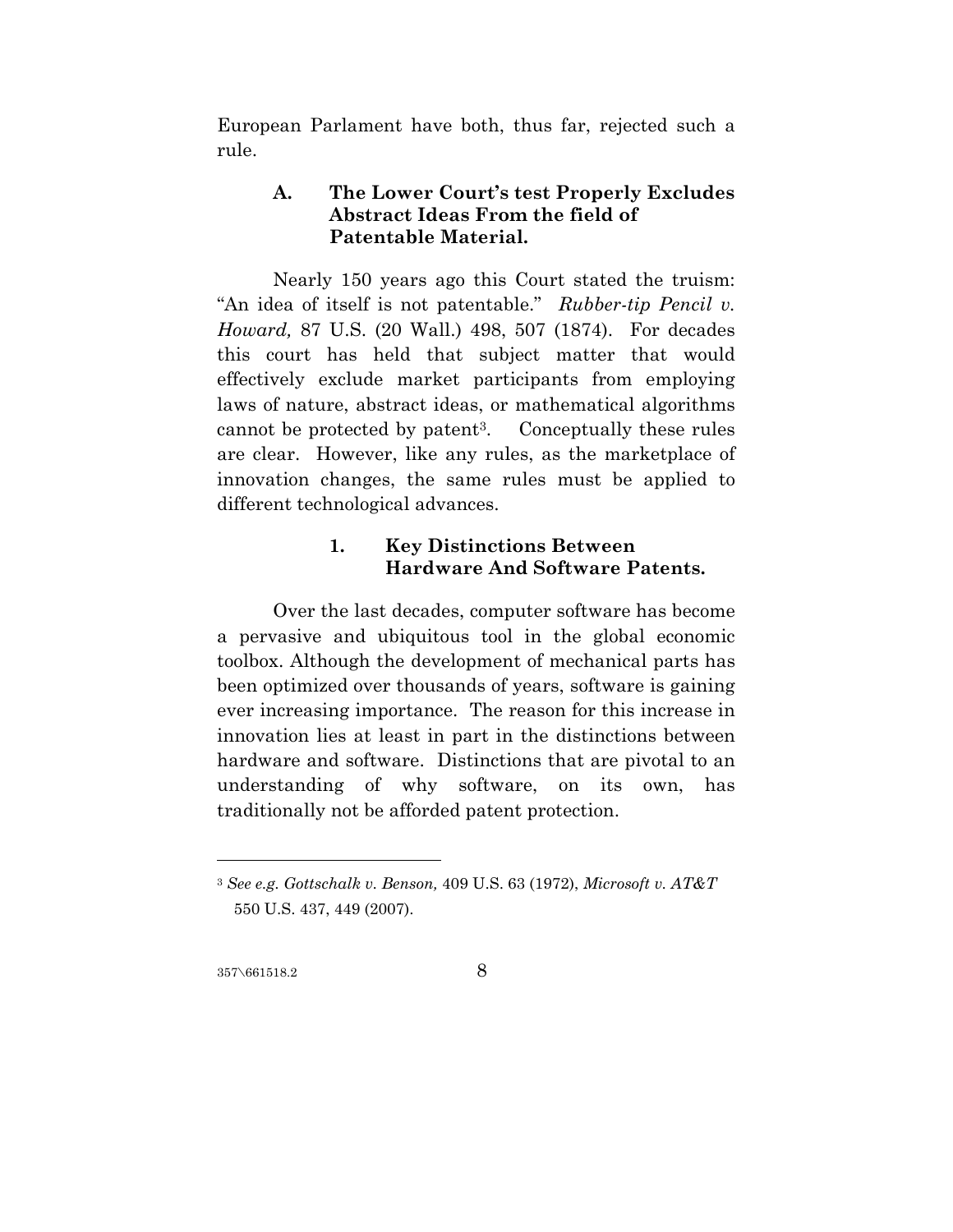Ease of Creation: One reason why software is being developed and propagated at a dramatic pace is that software is much easier, and therefore less costly, to create than hardware. Plainly, software is nothing more than a set of written instructions. By contrast, when a mechanical device is built, one has to contend with the laws of physics. No mechanical component is 100 % reliable. All lengths, diameters, etc. come with tolerances. Software also consists of components, but those components come in the form of "algorithms." Unlike physical components, algorithms are simply idealized mathematical expressions. These mathematical expressions have no tolerances or abrasion and are ubiquitous in the marketplace of ideas.

Ease of Scalability: Because of the differences in components, a mechanical device with 100 gears needs a physical redesign when a 101st gear needs to be added. This necessarily involves an added cost. By contrast, a piece of software can be extended to 10,000 "virtual gears" with no noticeable effort. It requires only the direction of a gifted programmer to provide the necessary expressions.

Ease of Portability: Because software is a set of instructions or expressions, those expressions can be easily manipulated and applied to accomplish nearly limitless tasks. These "expressive parts" are therefore very flexible and can be used in very different ways. Many of them can be used in fundamentally different types of software. For example, the same compression algorithm can be used in a drawing program, a cryptography system, a web server, a device driver, and much more.

In software development, it is commonplace to combine large existing parts from diverse sources —which in turn themselves consist of smaller and smaller parts —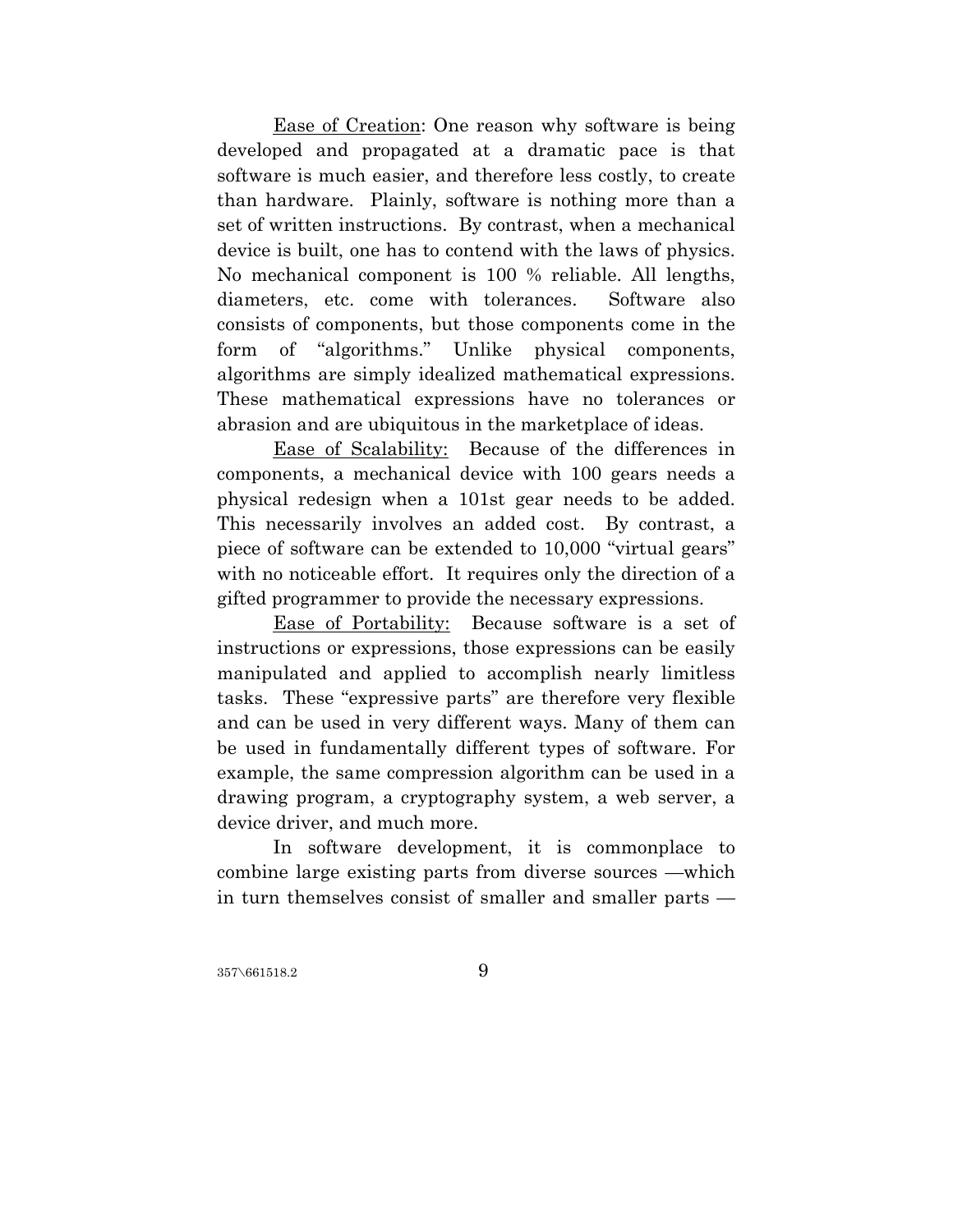to form an even larger system. For instance, you can create a minimalistic, but useable content management system by just putting together a file server and a web server. With hardware, it is much more difficult to combine the features of two completely different existing systems. For example, one cannot simply weld together a ship and an aircraft and expect the result to swim and to fly – while with software one *can* effectively create the analogous feat4.

Ease of Duplication: The manufacturing of software is fundamentally different from that of mechanical devices. One important difference is that software can be copied without material degradation at no significant expense to the inventor5. In contrast, mechanical devices must be built one-by-one, often using materials and equipment which can pose at least some expense to the innovator.

# **a. Software And Business Methods Bear Little Risk of Unauthorized Reverse Engineering.**

Some have argued that innovations in software require patent protection to guard against unauthorized

 $357\sqrt{661518.2}$  10

<sup>4</sup> See also http://www.gnu.org/philosophy/software-patents.html.

<sup>&</sup>lt;sup>5</sup> As discussed below, while ease of copying is often a concern for those seeking to protect their software innovations from unauthorized duplication, there exist robust legal protections against such unauthorized duplication. The additional layer of protection that would be offered by patent protection (if it were made available) would add no additional disincentive to the unscrupulous infringer.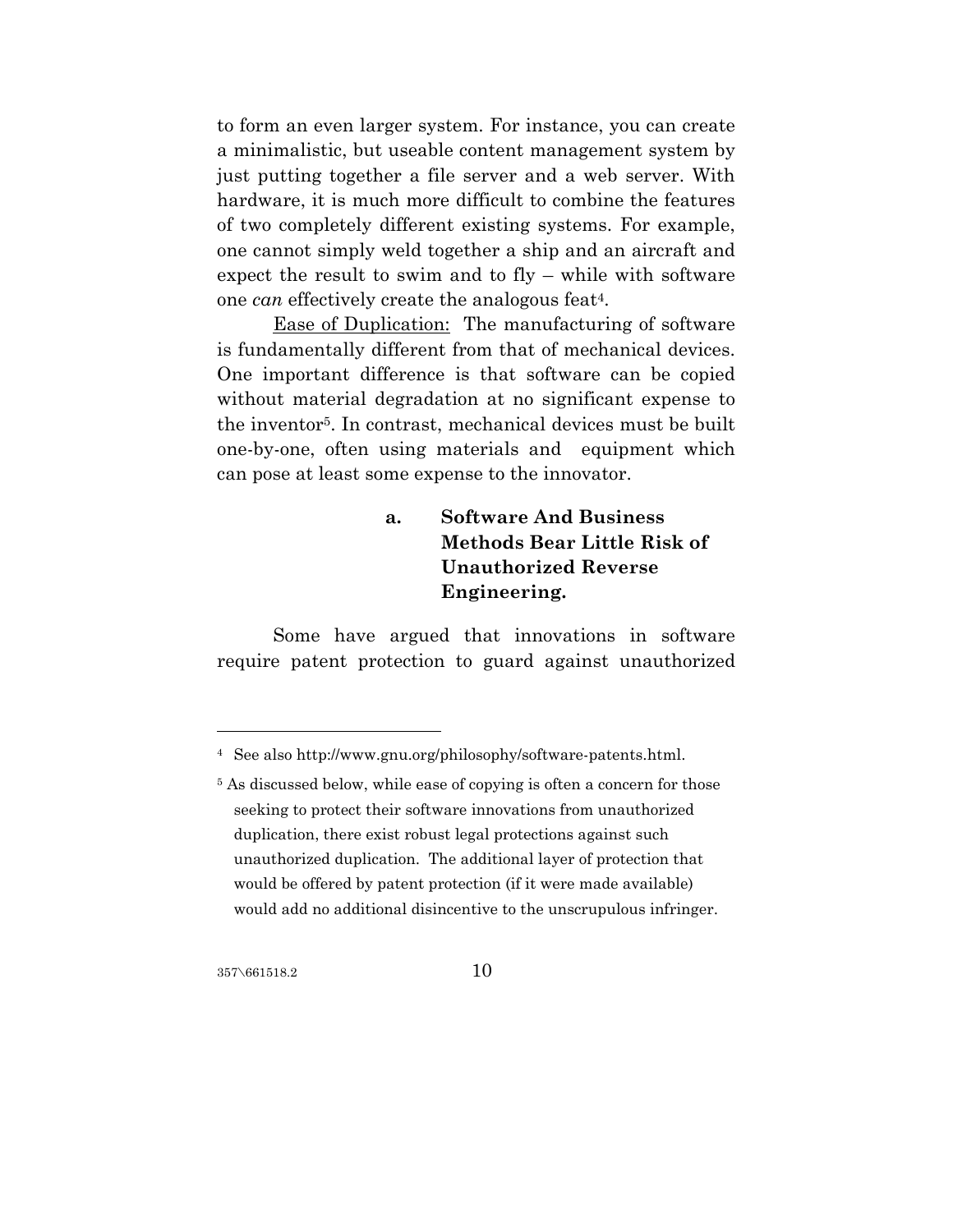reverse engineering6. As demonstrated below, that is not the case.

Once an innovative automobile has been built, a competitor can save R&D expenses by purchasing one automobile and disassembling it to see how it works. However, the same is not possible with software. As an example, consider a software which calculates the surface A of a sphere with known radius r using the well-known formula  $A = 4$  pi  $r^2$ .

To create this software, the author writes the socalled source code in a programming language. In the programming language "C" (ISO/IEC 9899:1999) this software can be written as follows:

```
 /* sphere.c - Calculate the Surface of a 
Sphere */ 
  #include <stdio.h> 
  #define pi 3.14159265 
  int main (void) 
  { 
   float radius, surface; 
   scanf ("%f", &radius); /* read the radius */ 
  surface = 4.0 * pi * radius * radius;
```
357\661518.2 11

<sup>6</sup> See for example the Brief of Amicus Curiae International Business Machines Corporation In Support of Neither Party filed in this action at fn. 22, p.23.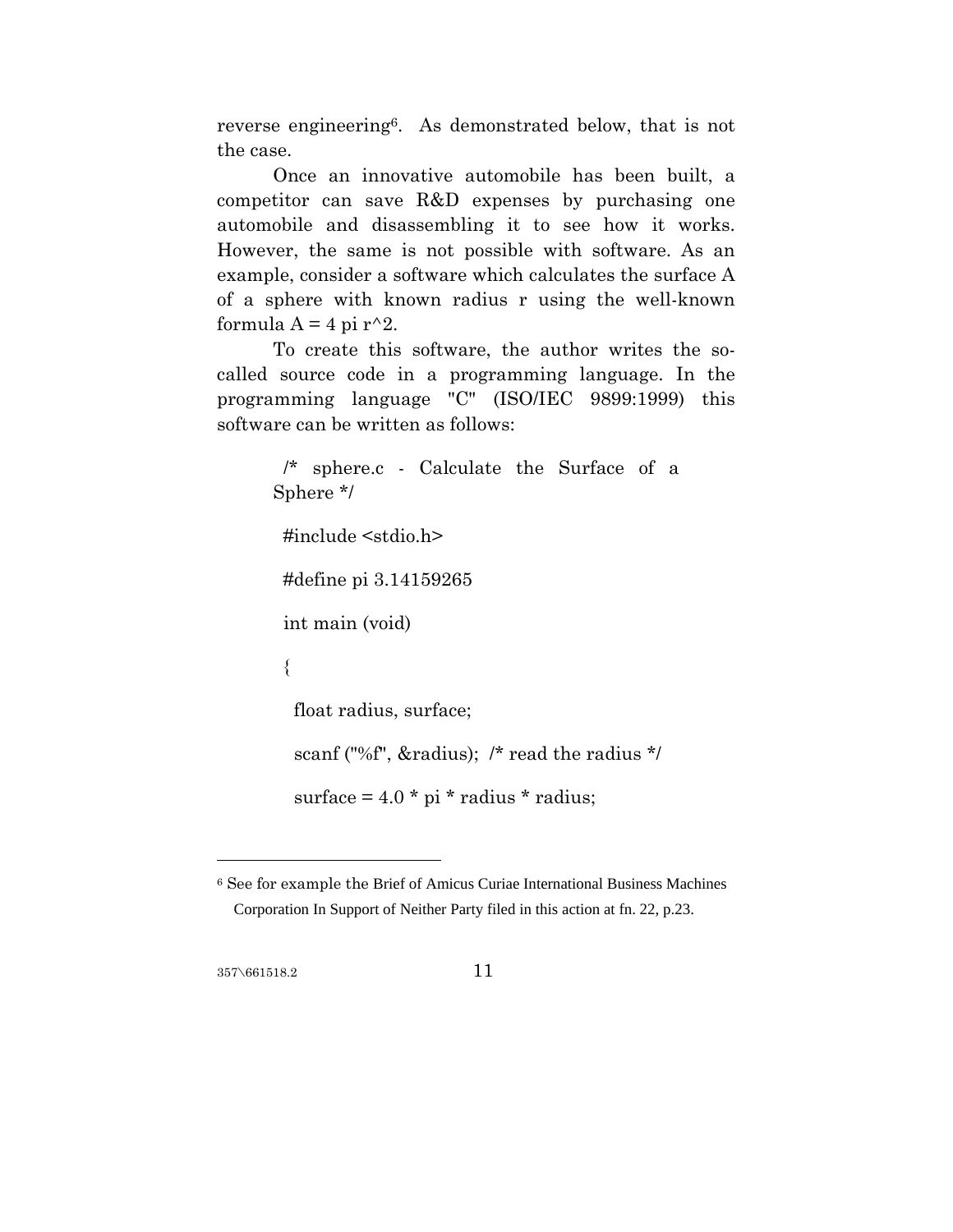```
 printf ("%f\n", surface); /* show result */ 
  return 0; /* report success */ 
 }
```
This source code cannot directly be executed by a computer. To make it executable, it is necessary to transform - to compile - it into binary code, which is a sequence of numbers which is difficult for humans to read.

A software developer who does not want to disclose how the software works or wants to retain the privilege to do any modifications on it, only distributes the binary code and keeps the source code as a trade secret.

There is in fact a process called "disassembling the software" which means to extract information out of the binary code. However, it is not feasible to retrieve a useful source code through disassembly. The following is the "C" equivalent of what can be extracted from the binary code of the "sphere" software above.

```
 int main (void) 
 { 
  float x1, x2; 
  f1 ("%f", &x1); 
 x2 = 12.5663706 * x1 * x1;f2 ("%f\n", x2);
  return 0;
```

$$
\,12
$$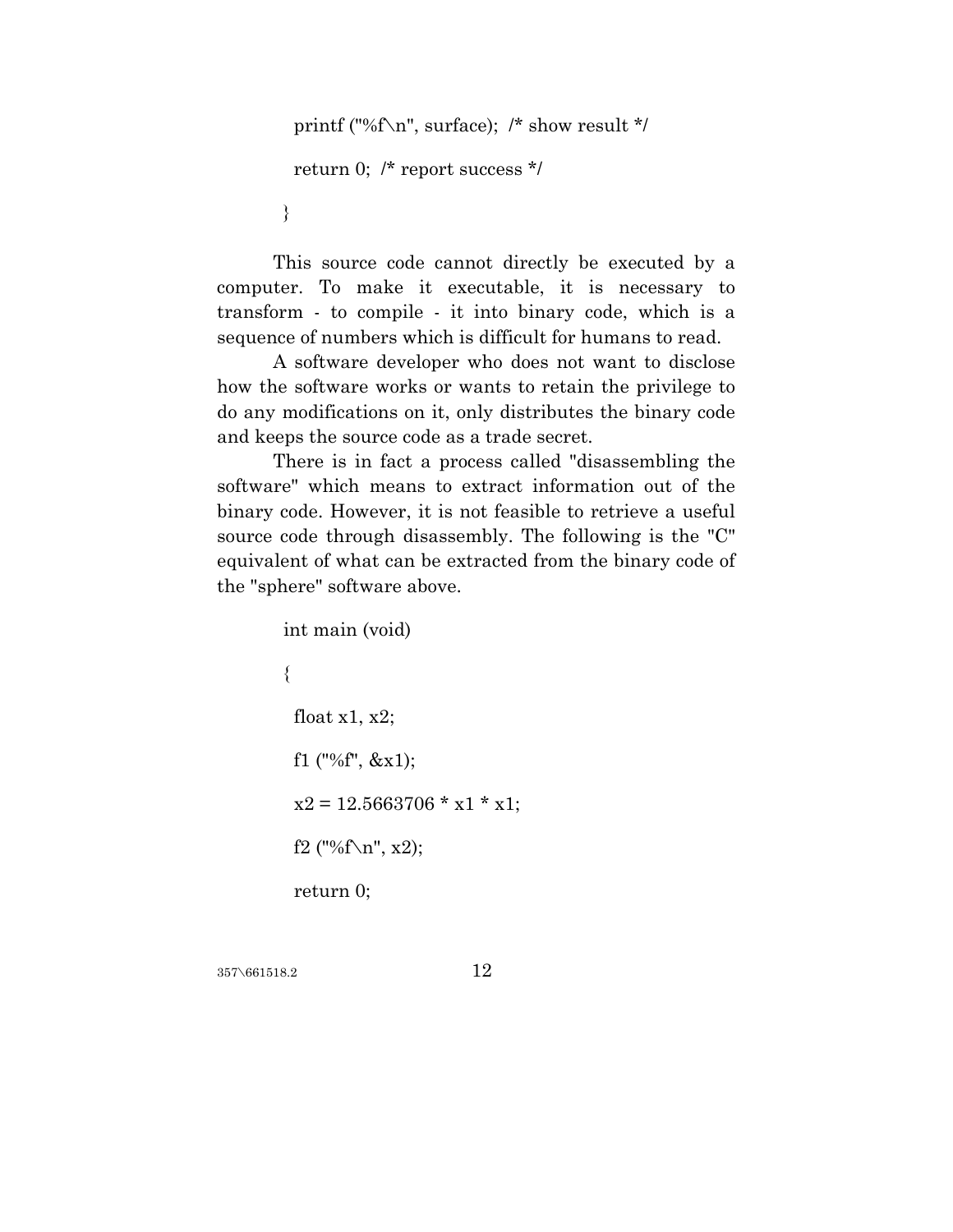}

In this "reconstructed source code" some important pieces of information are irretrievably lost,

- all comments (/\* ... \*/ in "C"),

- the names "radius", "surface" of the variables,

- the names "scanf", "printf" of the functions, an

- the origin "4 pi" of the number "12.5663706".

Even in this most simple example, it would require extreme expertise and substantial guesswork or trial-anderror to recover the meaning of "x1", "x2", "f1", "f2" and of the number "12.5663706".

The size of the full source code of this program is 13 lines, including comments and empty lines. The typical size of a real-world program is between 10,000 and 10,000,000 lines of source code; some very large projects even reach 1,000,000,000 lines and above. Thus in realistic cases, there is no chance to reconstruct a useful source code from the binary code.

As a consequence, the task of software reverse engineering is extremely difficult. It is never done to save work, but only as a last resort in some special situations, for example when there are no other means to achieve interoperability. Moreover, legal protections exist for those who seek to bar reverse engineering. Thus, there is no meaningful risk of reverse engineering complex code and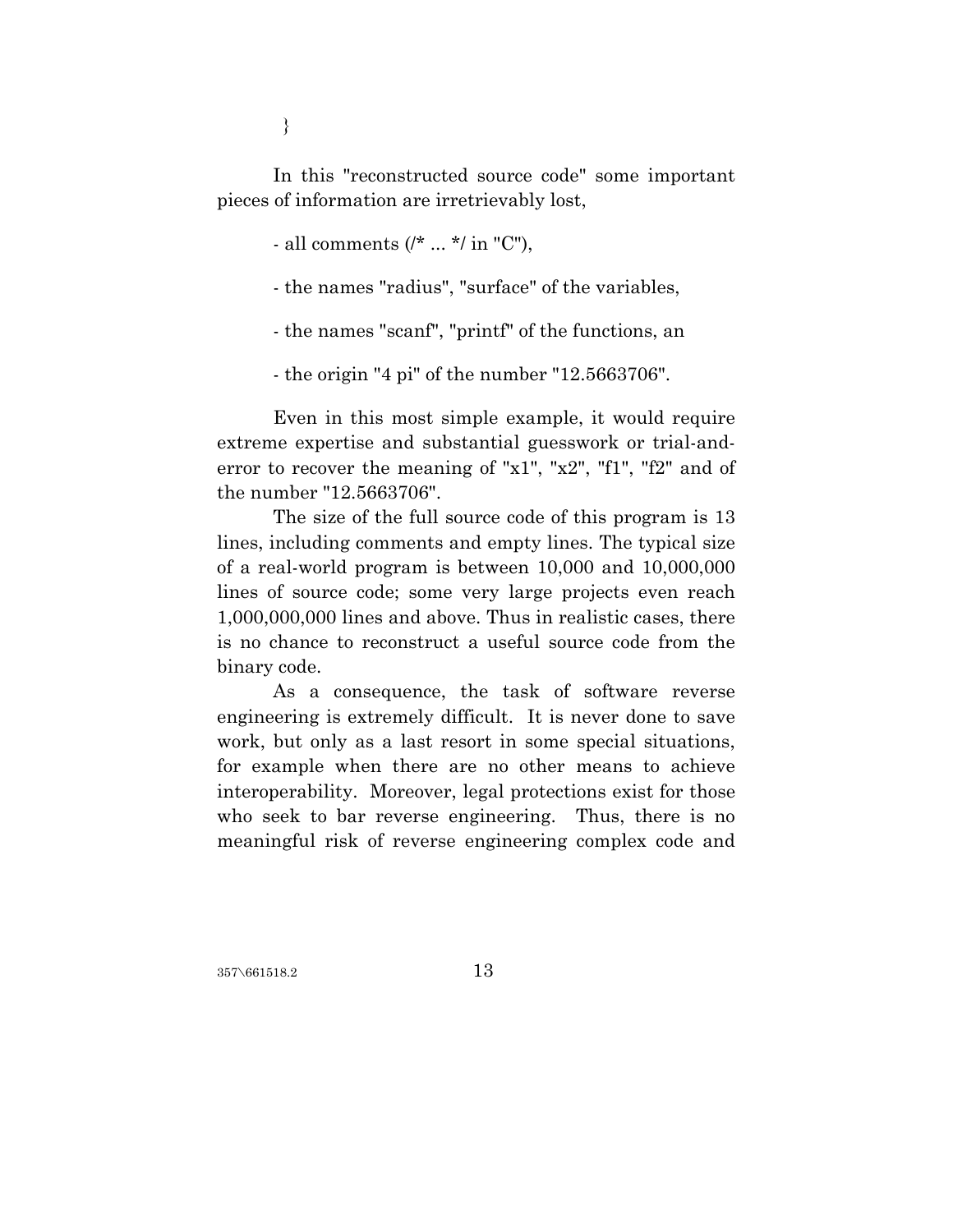any risk that does exist would not be cured by the addition of *another7* legal barrier.

# **b. Software and Business Method Innovations Would Not Benefit From The "Disclosure" Aspect of Patents.**

A key benefit of the patent system is the requirement that the innovator disclose his or her invention in the patent in order to enrich the body of public knowledge and presumably enhance future innovation8. While this aspect of patent policy applies to hardware patents, it does not apply to software.

A typical software patent does not disclose source code. It does not even cover a complete realization of a software system, but only an elementary component of software – an algorithm. This component of the greater source code provides no significant addition to the body of

 $357\sqrt{661518.2}$  14

<sup>7</sup> Presumably those seeking to protect their software from reverse engineering have employed the existing legal protections afforded by the Uniform Trade Secrets Act and common law contract principles. (See e.g. California Civil Code §3426 *et seq.*). There is no reason that a miscreant bent on breaking either of these existing laws would suddenly be deterred by the added protection afforded under a new one (patent law).

<sup>8</sup> The disclosure required in exchange for obtaining a patent ensures that "the knowledge of the invention enures to the people" and "stimulate[s] ideas and the eventual development of further significant advances in the art." *Kewanee Oil Co.* v. *Bicron Corp.*, 416 U.S. 470, 481 (1974).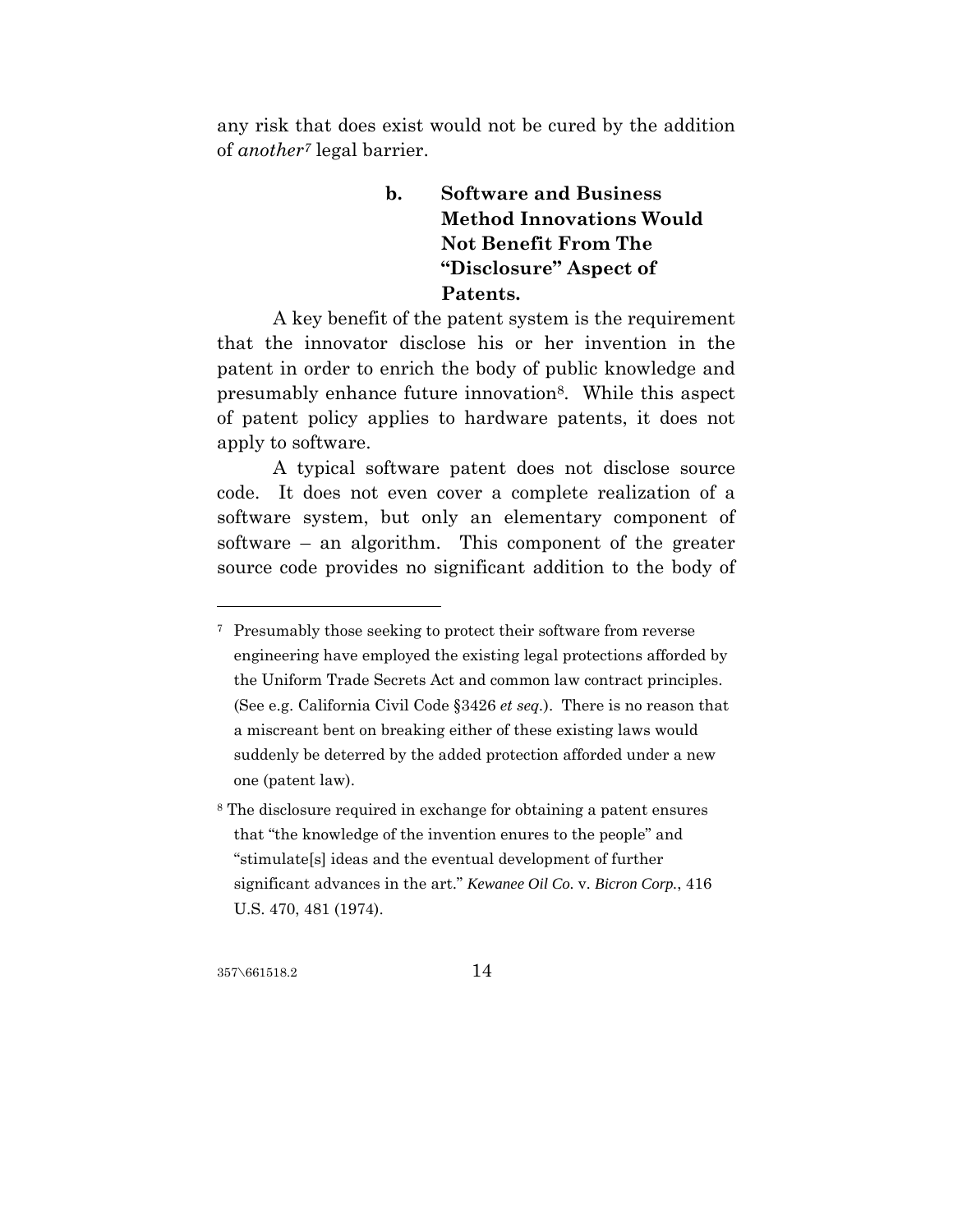knowledge. While the source code could provide such knowledge, it commonly remains a trade secret.

Nor is it realistic to expect every created algorithm to be patented (if such protection were afforded) or that those in the software industry would expend the time to review such disclosed algorithms if they were available through the patent office. Arguably unique algorithms are so ubiquitous that the current patent system would likely be strained to the breaking point if every software programmer were to truly invest the time and resources needed to obtain patent protection for every new and innovative algorithm created.

While patents do not disclose meaningful software innovations, software programmers have themselves created a voluntary system that does. The Free and Open Source Software (FOSS)9 community provides a working system that encourages programmers to disclose their source code. FOSS is based on copyright When a software system is released under a FOSS license, the author deliberately discloses his source code under certain conditions. In exchange he gets access to a large code base of other FOSS. That way, even direct competitors can—and in fact do—pool their efforts to create better software. Competition takes place in terms of service quality, not of the code base. To enable this system to work, the "conditions" under which source code is disclosed must be crafted very carefully. One essential condition for FOSS is that it can be copied freely by everyone who has obtained it

 $357\sqrt{661518.2}$  15

<sup>9</sup> For more information about free software see http://www.gnu.org.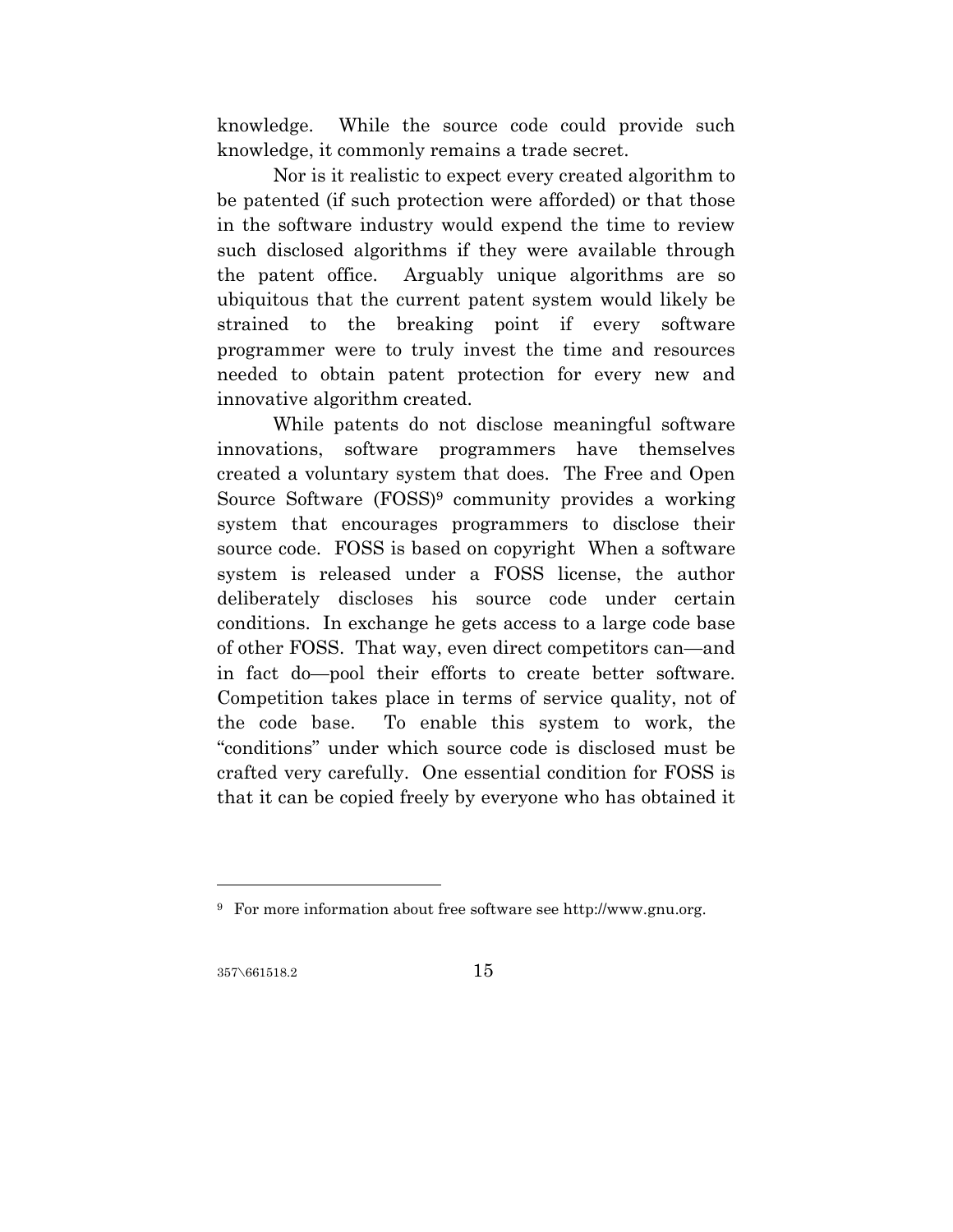in a legal way10. In particular, there must not be any control over the number of copies. As soon as there are conditions which require control over the number of copies, FOSS cannot be used.

In sum, extending patents to software would neither encourage greater disclosure nor spur greater innovation. Those interested in safe disclosure already have a ready mechanism for doing so in FOSS. Those that choose not to disclose enjoy the protections afforded by copyright, licensing, and trade secret laws.

## **2. Economic Imperatives And Historical Lessons Weigh Against Overly Broad Patent Monopolies.**

Patents--like any other "exclusive right to [...] writings and discoveries" — are intended to "promote the progress of science and useful arts".11 The patent-monopoly is the "incentive" intended to entice the progress of science and useful arts. But this economic rationale of the patent system has lead to the false conclusion that since some patents further innovation, *more* patents necessarily further more innovation. But in reality the total private commercial value of patents equals their social costs in the

357\661518.2 16

<sup>10</sup> The brief submitted by *amici* Lee A. Hollar and IEEE is decidedly wrong in its characterizations of FOSS. FOSS and its incompatibility with software patents has nothing to do with any similarity to "underdeveloped economies" and has no relation to the "cloning" of others' proprietary software. Brief of Professor Lee A. Hollar and IEEE-USA as Amici Curiae at p.21, n.31.

<sup>11</sup> Article 1, Section 8 U. S. Constitution, § 8, cl. 8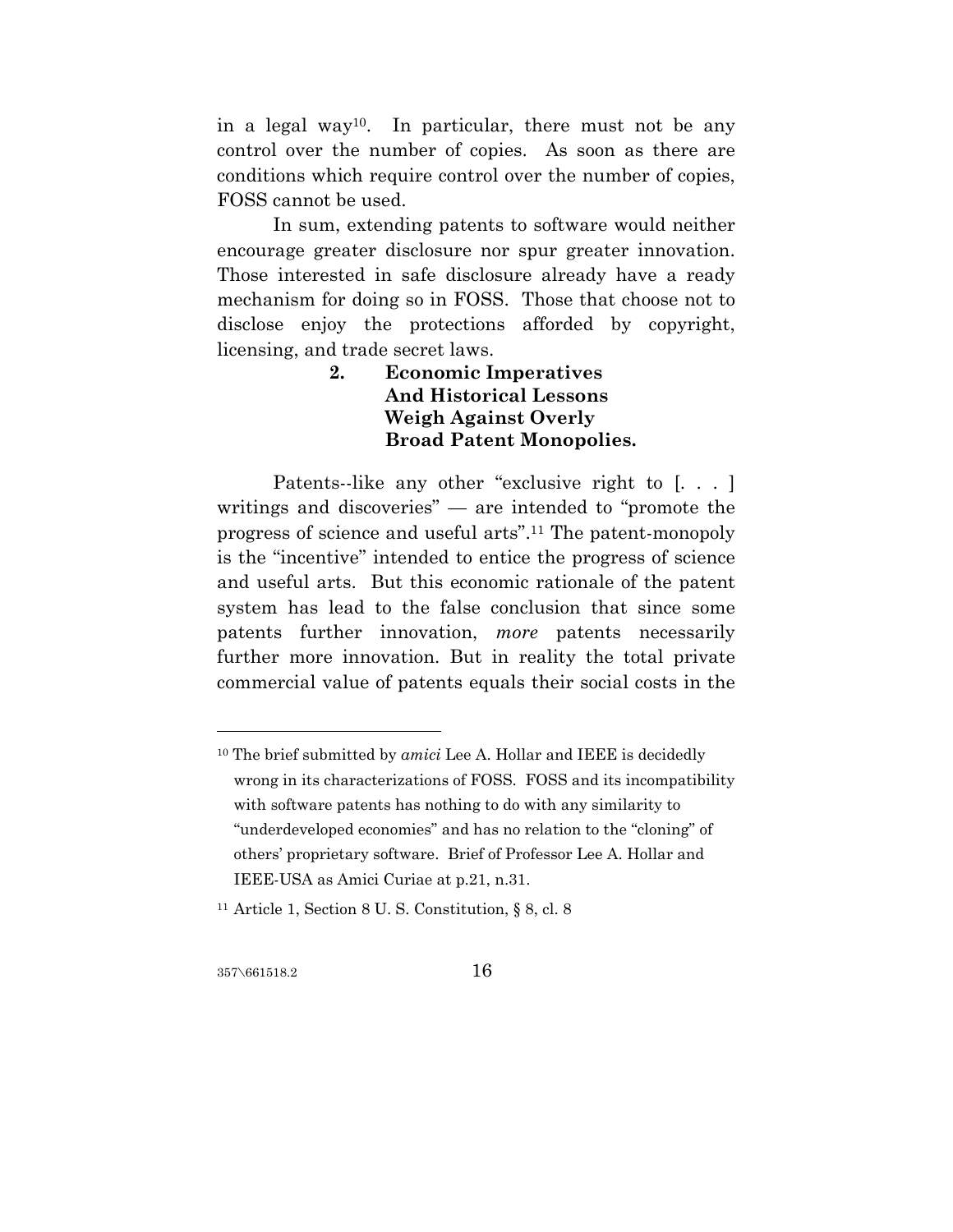form of an inefficient burden on a competitive market<sup>12</sup>. Thus, there is no "free lunch" in patenting. The "price" of granting each patent monopoly is real and should be weighed carefully.

From an economic standpoint it is essential that subject matter that is awarded patent protection be "scarce" under laissez-faire conditions, and that more of that subject matter be produced as a result of the protection awarded. But when patents are awarded for ubiquitous subject matter, observers properly complain about "trivial" grants. For an economist seeking to engineer an incentive system based on awarding limited monopolies to successful innovators, the application of such monopolies to abundant matter does not make any sense. It limits the freedom of commercial action but actually stifles the progress of science and useful arts.

### **a. Reliving Past Mistakes.**

Until 1623, before the Statute of Monopolies was enacted in the United Kingdom, patents were granted for almost any business activity, from the right to sell textiles to the import of spices or the export of goods13. Patents had

357\661518.2 17

<sup>12</sup> Leading economists have often taken a critical view of even the current patent system. See e.g. Hayek, F. A. v., Individualism and Economic Order, Chicago, University of Chicago Press, 1949, 114; Milton Friedman, Capitalism and Freedom, Chicago (1962), p. 127; Joseph E. Stiglitz, Making Globalization work, New York (2006), p. 103 ff.

<sup>&</sup>lt;sup>13</sup> "The English Statute of Monopolies of 1623 was intended to put an end to previous abuses under which patents granted under the Royal Prerogative had sometimes protected genuine technical innovations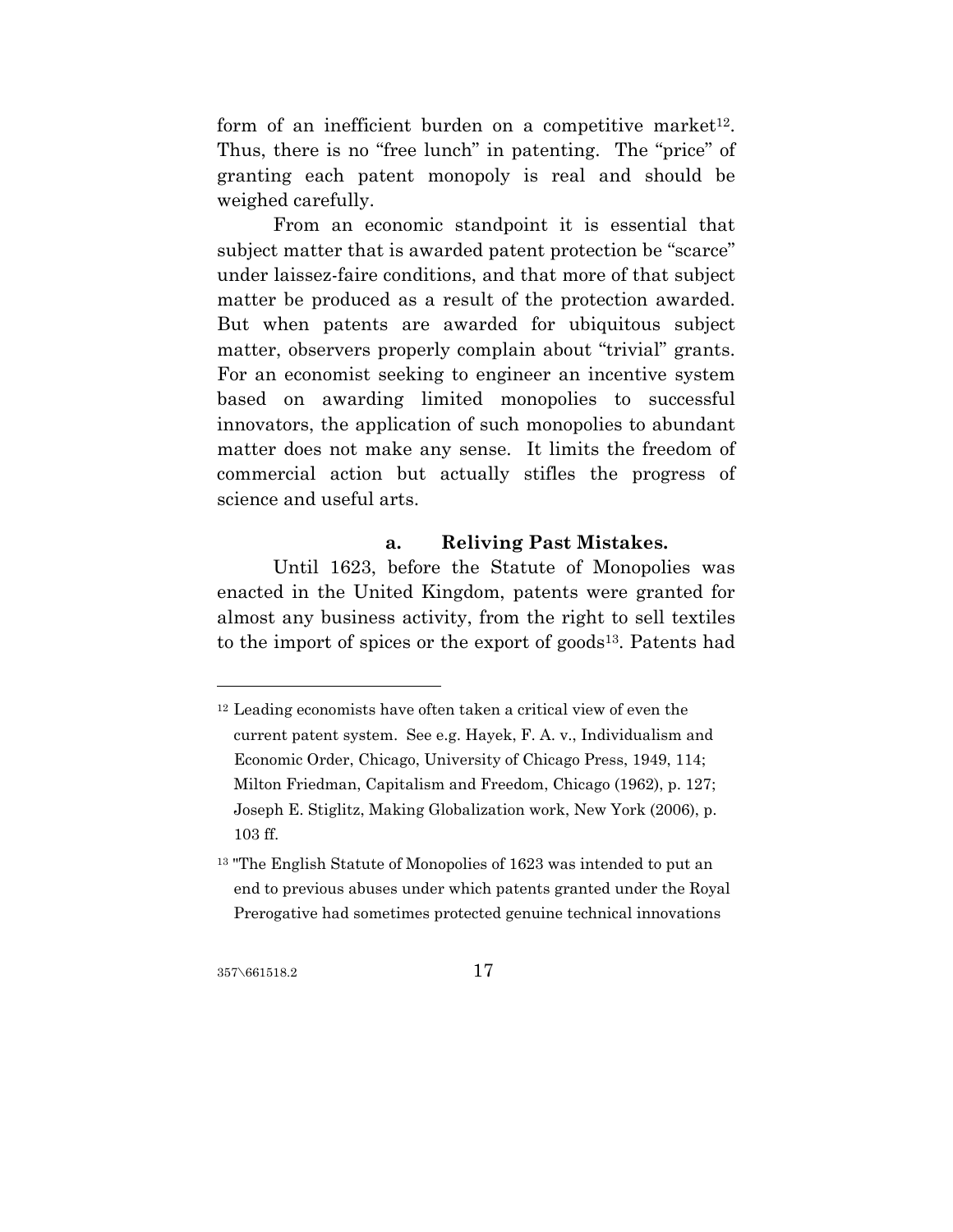become a way for the government to over-regulate and thereby interfere with the market in ways unrelated to the stated goals of the patent system. About four hundred years ago, the negative effects became so unbearable that patents were limited from business activity to engineering inventions.

As society has progressed it has come full circle on the issue of patents, with some, again, seeking everbroadening interpretations of patentable technology. In October 2003, The Federal Trade Commission issued a report entitled: To Promote Innovation: The Proper Balance of Competition and Patent Law and Policy. The Executive summary states: "A failure to strike the appropriate balance between competition and patent law and policy can harm innovation. For example, if patent law were to allow patents on 'obvious' inventions, that might have developed based on the obvious technology. [1] Conversely, competition policy can undermine the innovation that the patent system promotes if overzealous antitrust enforcement restricts the procompetitive use of a valid patent."14

(or useful foreign technologies newly copied and imported, which for England in the sixteenth and seventeenth centuries was far more important), but had equally been used to create private monopolies for royal favorites on such everyday items as starch, vinegar and playing cards." Christopher Wadlow, Utility and industrial applicability, in: Toshiko Takenaka (Ed.), Patent Law and Theory, A Handbook of Contemporary Research, Cheltenham, UK (2008), p. 360.

14 FTC Report, executive summary, page 3

357\661518.2 18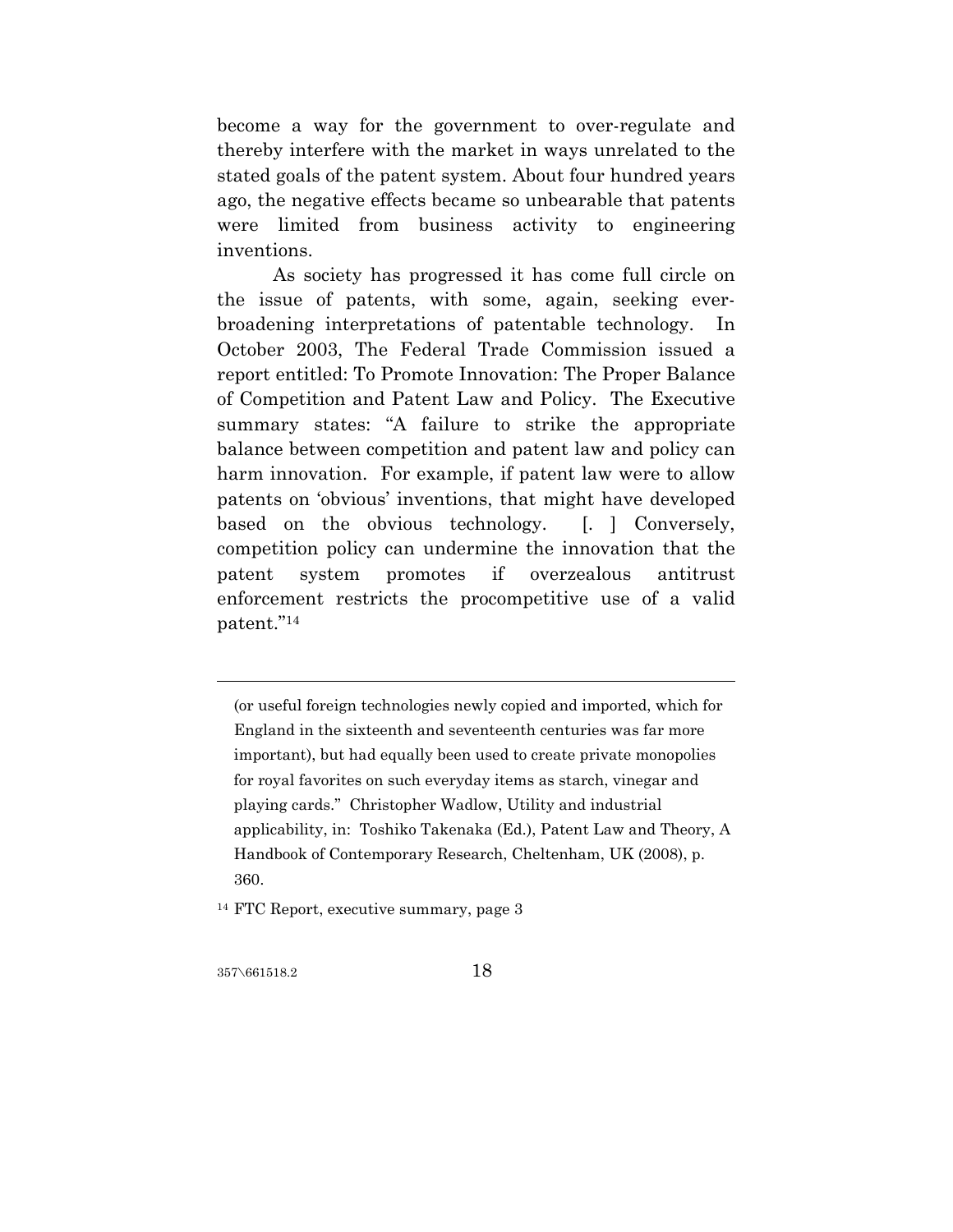In joint FTC and Department of Justice hearings related the FTC report, participants "found much to praise in the current patent system",15 but their findings indicated that "Some Modifications Are Needed to Maintain a Proper Balance of Competition and Patent Law and Policy"16 Indeed, the summary transcripts contain a depressing, unrelenting tale of woe. In testimony after testimony, concerns were raised that the USPTO has been granting patents of questionable value. Some granted patents are considered too broad, while some are on trivialities. Still others are mistakenly granted on subject matter which is non-patentable in the first place. For many, disqualifying prior art exists, but the USPTO was plainly unaware of the existence of such art when the patent issued.

Other actors, sometimes characterized as "patent trolls", never innovate at all. Instead, they wait until others independently develop whatever technology they have patented or licensed, and then collect fees from the true innovators, who are trying to bring new products onto the market. Still other companies are accused of rushing to the patent office attempting to get a patent on whole industries, by virtue of being the first to claim an industry standard practice. Others are claiming mathematical algorithms which have always been the common heritage of all humanity. Indeed, it is not difficult to find patents that manage to suffer from all of these defects simultaneously. While such accusations have been in existence for as long

357\661518.2 19

<sup>15</sup> FTC Report, executive summary, page 4

<sup>16</sup> FTC Report, executive summary, page 4, first conclusion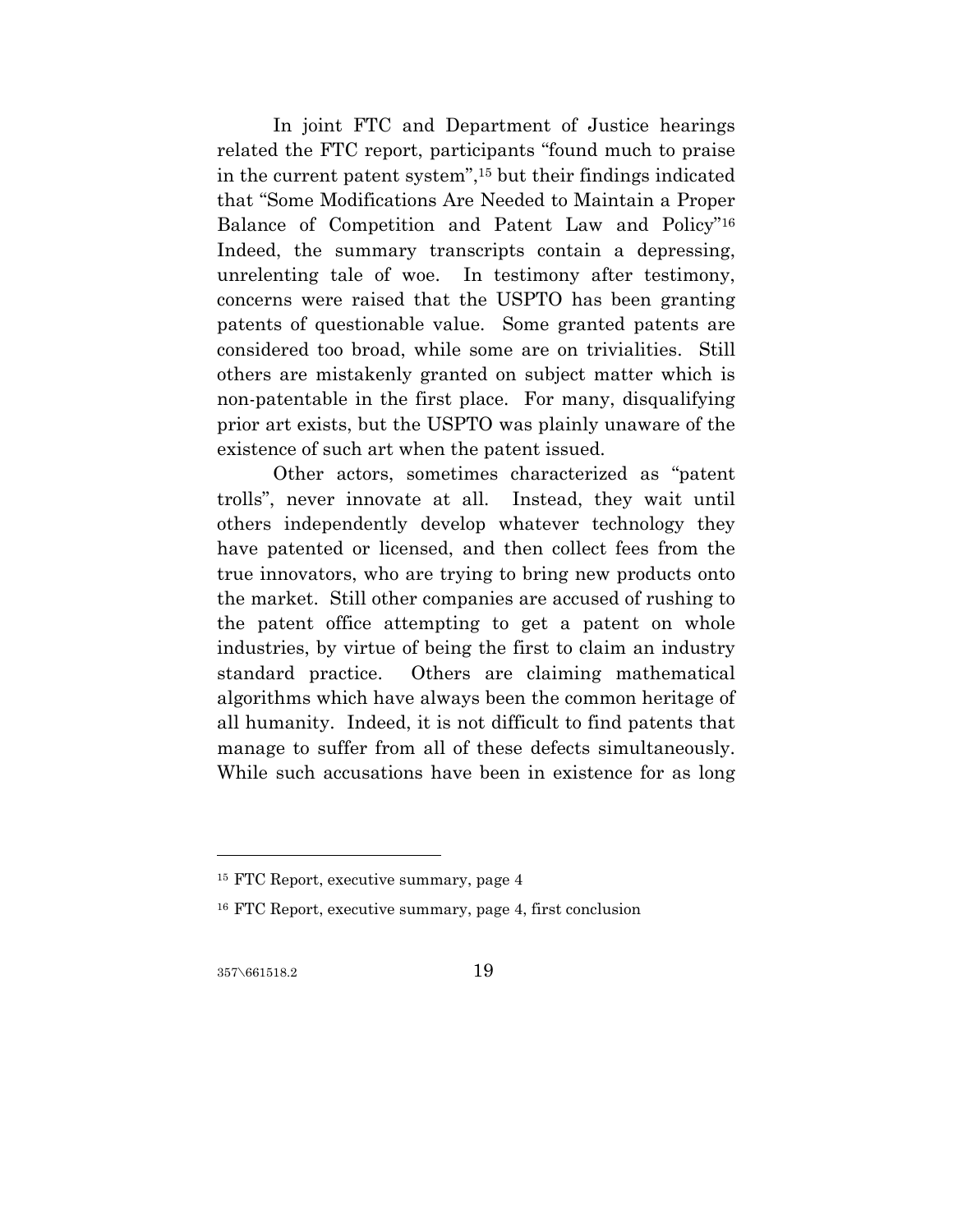as the patent system itself,17 there is widespread belief that the impact of non-practicing entities ("patent trolls") is much greater today than it has ever been before.

The Machine-or-Transformation test is one approach for a criterion to more clearly separate "good," permissible patents from the "bad" impermissible patents – hopefully during the patent application process long before such "bad" patents have a damaging effect on the marketplace.

# **b. Potential Effects of Extending Patent Protection to Software and Business Methods.**

What happens if one grants exclusive rights on business or software components? Each grant of monopoly over the component part covers all uses of that component in all fields of programming or use. Since a complete software system, or a large business practice, consists of many thousands of components, there is a high risk that the software system or business practice will unknowingly violate any number of exclusive grants over various components. The result is a stifling of further innovation, an increase in transactional costs (such as insurance and litigation) for innovators, and ultimately the abandonment

357\661518.2 20

<sup>17</sup> In 1895, George Baldwin Selden obtained a patent with a claim so broad that it literally encompassed most automobiles ever made putting a gasoline engine on a carriage—despite the fact that he had never gone into production with a working model of an automobile. See Robert Patrick Merges and John Fitzgerald Duffy, Patent Law and Policy, Cases and Materials, Charlottesville (2002), pp 644-646 for more information about the Selden Patent.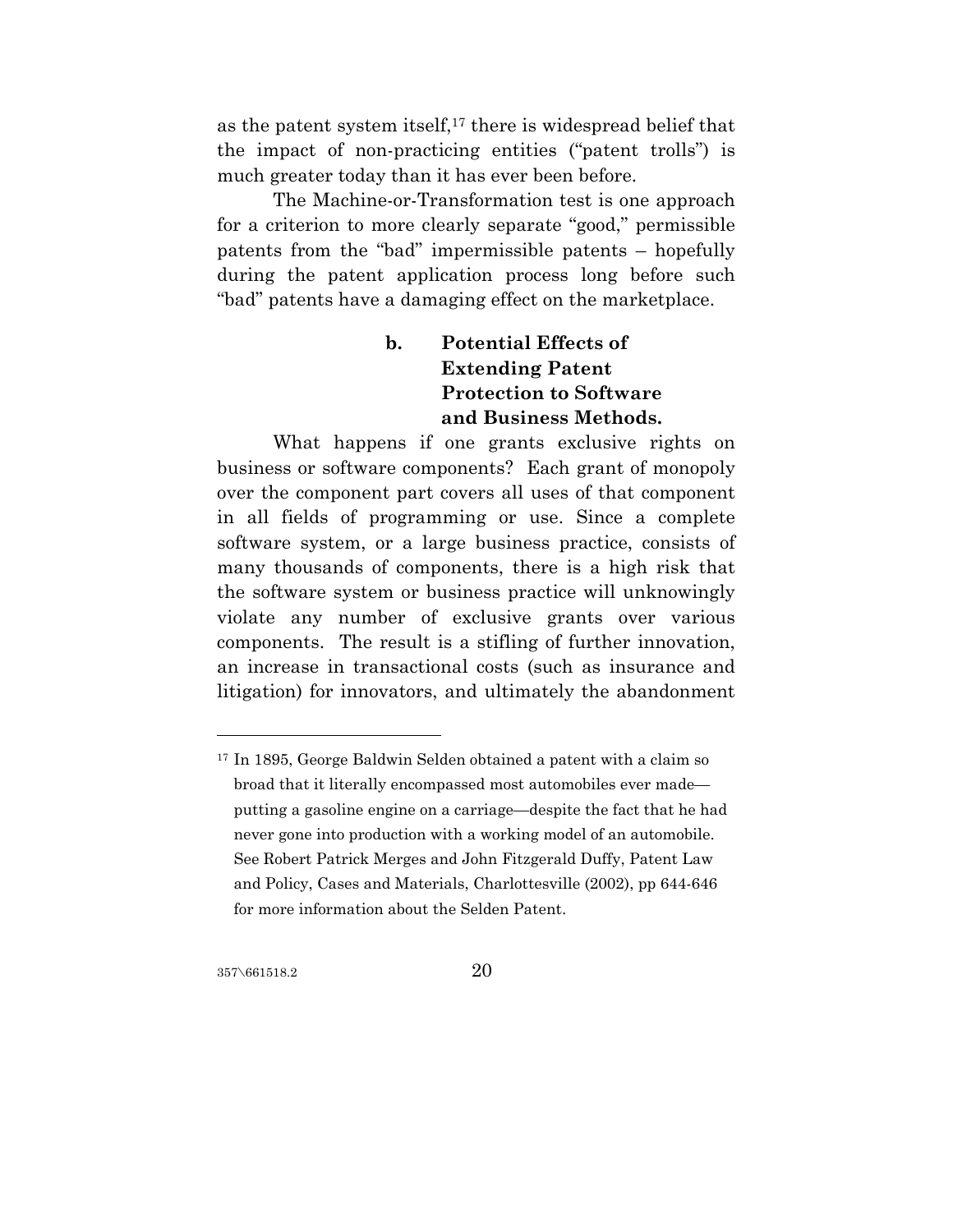of research and developments by all but a few; precisely the opposite of what the patent statutes are intended to accomplish.

To avoid this danger, software copyrights grant exclusive rights *not* on software components, but only on individual programs, i.e. realizations or expressions of software systems. Similarly, trade secrets protect the confidentiality agreed upon by the parties in which the "secret" is reposed. Neither mechanism grants a broad range of exclusivity that potentially forecloses innovation in an entire field.

An additional danger exists in granting software patents. Patent licenses typically require a fee per copy. For this reason, it is very difficult to obtain a patent license for FOSS. Accordingly, there is a long list of FOSS projects which have had to be terminated to evade the risk of a patent lawsuit.18 These development risks are increased when the patent covers a standard file format or protocol. In such a case, even if there is a better or more efficient algorithm available than the patented one, there is no way around the patent without giving up interoperability,19 and the patent effectively locks out FOSS from the field of programming where the standard is defined.

Software patents are in fact not patents on specific software *realizations*, but on abstract fundamental principles of programming – the *algorithms*. This brings an extremely high risk of unintentional patent infringement to

357\661518.2 21

 $^{18}$  See http://eupat.ffii.org/patents/effects/index.en.html.

<sup>19</sup> See the cases STAC, JPEG, MPEG, Dolby, VOIP, ASF, LZW, TTF, RSA, WWW, and RDF in footnote 11 above plus the examples in section 3.1.4 below.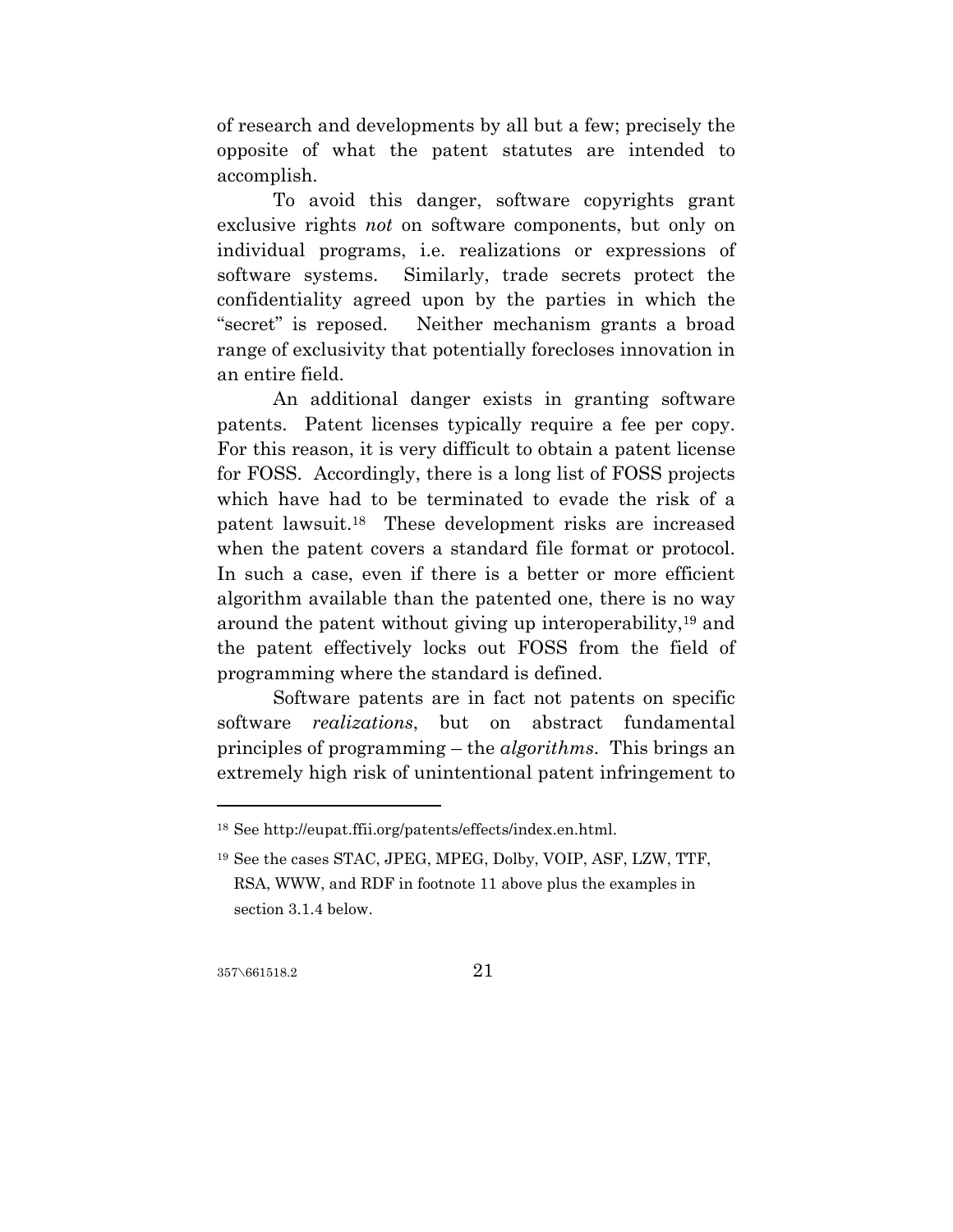software developers. A patent claim typically takes 10-100 lines to describe the algorithm in human language. Software systems consists of a large number of algorithms. A typical software system comprises 10,000 to 10,000,000 or even more lines of source code, which accounts for a minimum of 100 to 10,000 algorithms, each of which might (or might not) be covered by a patent. So instead of one patent covering one software realization, developers would be faced with a software realization covered by hundreds or thousands of patents on software *algorithms*. As a consequence, it will eventually become unfeasible to write software without infringing a large number of patents  $-$  a veritable minefield of lawsuits for even the most careful innovators.

# **B. A Clear Boundary Between Patentable and Non-Patentable material is Important for Continued Innovation.**

To avoid the numerous dangers associated with extending the exclusive grant offered by patents to subject matter not *actually* covered by patent law it is imperative that lower courts and the Patent and Trademark Offices world-wide have the benefit of clearly defined boundaries.

# **1. Existing Tests For Determining the Boundaries of Patent Subject Matter.**

Both Europe and the United States have heeded history's lessons and imposed limitations on patentable subject matter. The European Patent Convention, in its Art. 52(2)(c) expressly states that "schemes, rules and methods for performing mental acts, playing games or doing business, and programs for computers [...] as such [...]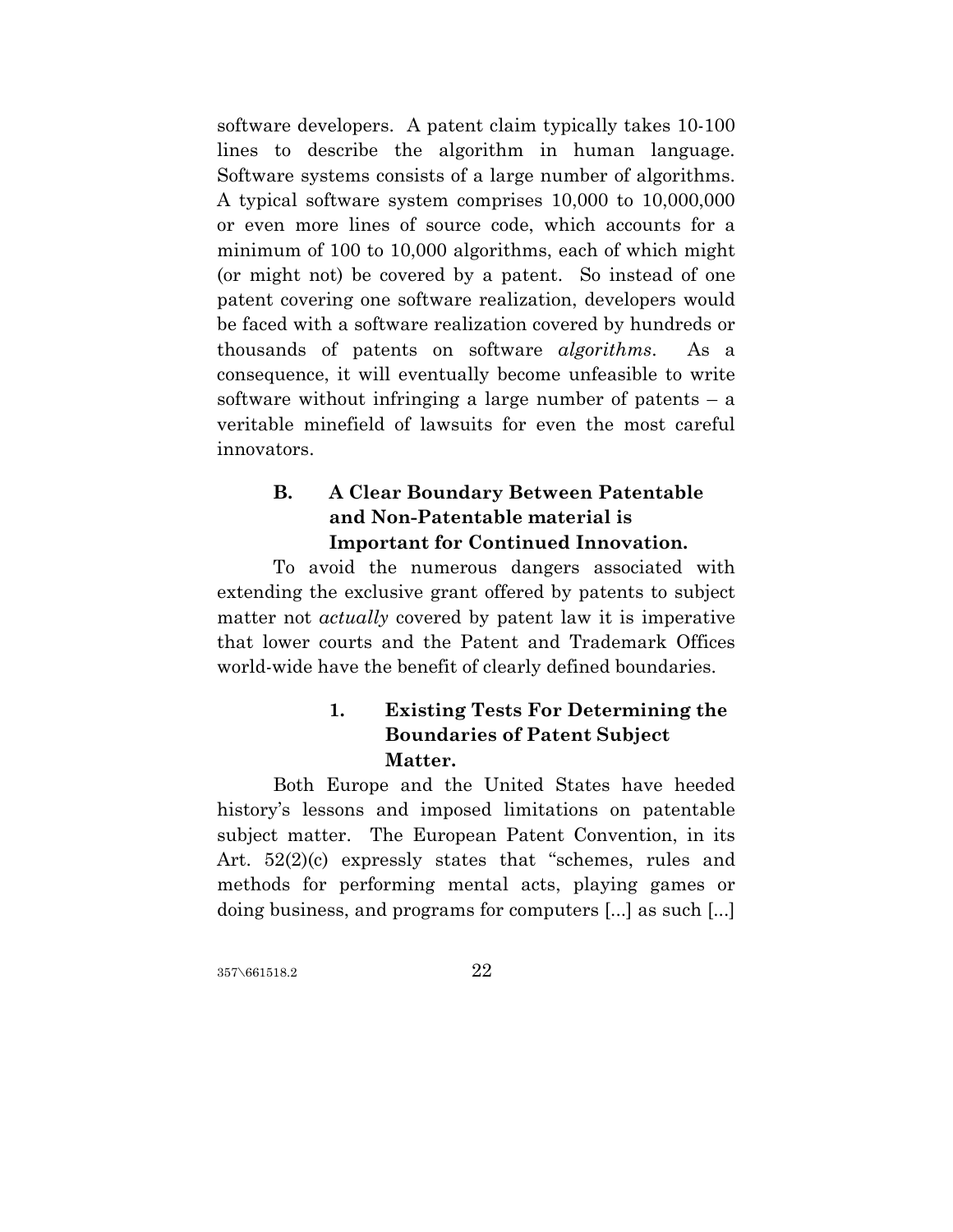shall not be regarded as [patentable] inventions". The United States, through this Court's rulings has similarly long limited the subject matter of patents to avoid abuse.

While many misquote the American rule as permitting patent protection for "anything under the sun that is made by man" the true rule states that anything made by man is patentable *except* for enumerated exceptions<sup>20</sup>. "The laws of nature, physical phenomena, and abstract ideas have been held not patentable.'' (*Id.*). It is for good reasons that, even in cases arguing for the broadest patentability, this need for limitations is endorsed.

This Court has already detailed how to translate the rules and limitations to the daily practice of granting patents. In *Gottschalk v. Benson*<sup>21</sup> this Court held that a procedure for solving a given type of mathematical problem is known as an "algorithm". Allowing a patent on such a procedure would "wholly pre-empt the mathematical formula and in practical effect would be a patent on the algorithm itself". Nevertheless, the mere presence of an algorithm in a solution shall not per se exclude the possibility of a patent being granted, as long as all other requirements of patentability are met.22 As this court held in *Diamond v. Diehr*, (occasionally "*Diehr*") any claimed algorithm has to be treated as prior art. The patent can be granted only if the same claim as the algorithm also contains some other innovation that produces a useful,

357\661518.2 23

<sup>20</sup> *Diamond v. Chakrabarty,* 447 U.S. 303, 309, (1980); see also, *Diamond v. Diehr*, 450 U. S. 175 (1981).

<sup>21</sup> *Gottschalk v. Benson*, 409 U. S. 63 (1972)

<sup>22</sup> *Parker v. Flook*, 437 U.S. 584 (1978); *Diamond v. Diehr*, 450 U. S. 175 (1981)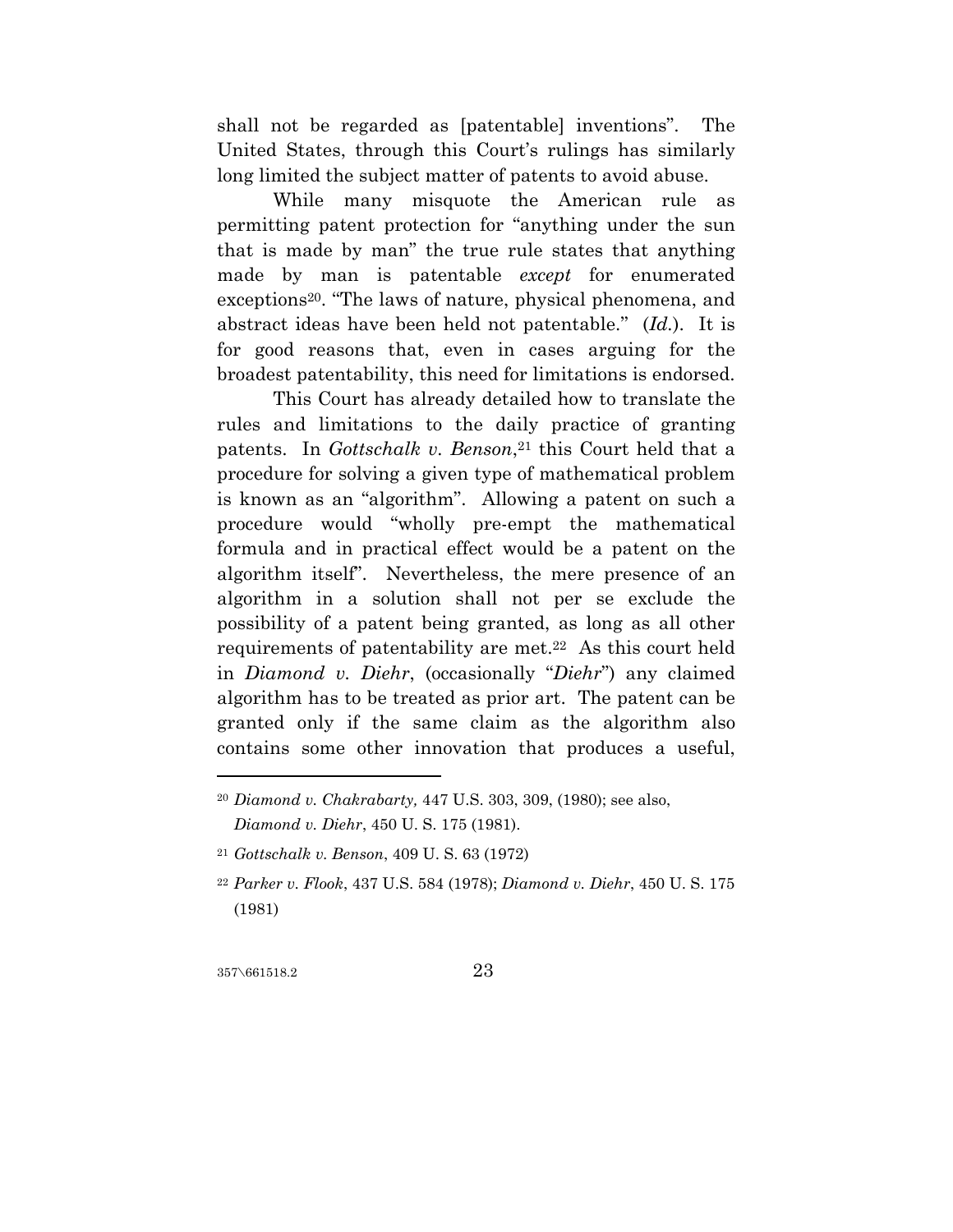concrete and tangible result. *Diehr* also defined the term "algorithm:"

> "1. A fixed step-by-step procedure for accomplishing a given result; usually a simplified procedure for solving a complex problem, also a full statement of a finite number of steps. 2. A defined process or set of rules that leads [sic] and assures development of a desired output from a given input. A sequence of formulas and/or algebraic/logical steps to calculate or determine a given task; processing rules."23

As *Diehr* noted, no distinction may be drawn between the first and second definitions. Thus, in a very real sense this Court has already spoken on the issue now before it, finding that abstractions/logic/software cannot be claimed in a patent, absent the addition of other patentable subject matter within the claim.

Indeed, this Court has been clear and consistent in its pronouncements. It is the Federal Circuit Courts of Appeal that have been inconsistent. The United States Court of Appeals for the Federal Circuit in *In re Hiroyuki IWAHASHI*,24 provides one such diversion from existing precedent:

357\661518.2 24

<sup>23</sup> Brief for Petitioner in *Diamond v. Bradley*, O.T. 1980, No. 79-855, p. 6, n. 12, quoting C. Sippl & R. Sippl, Computer Dictionary and Handbook 23 (2d ed. 1972).

<sup>24</sup> *In re Hiroyuki IWAHASHI, Yoshiki Nishioka and Mitsuhiro Hakaridani*, 12 U. S. P. Q. 2d 1908; 888 F.2d 1370 (1989)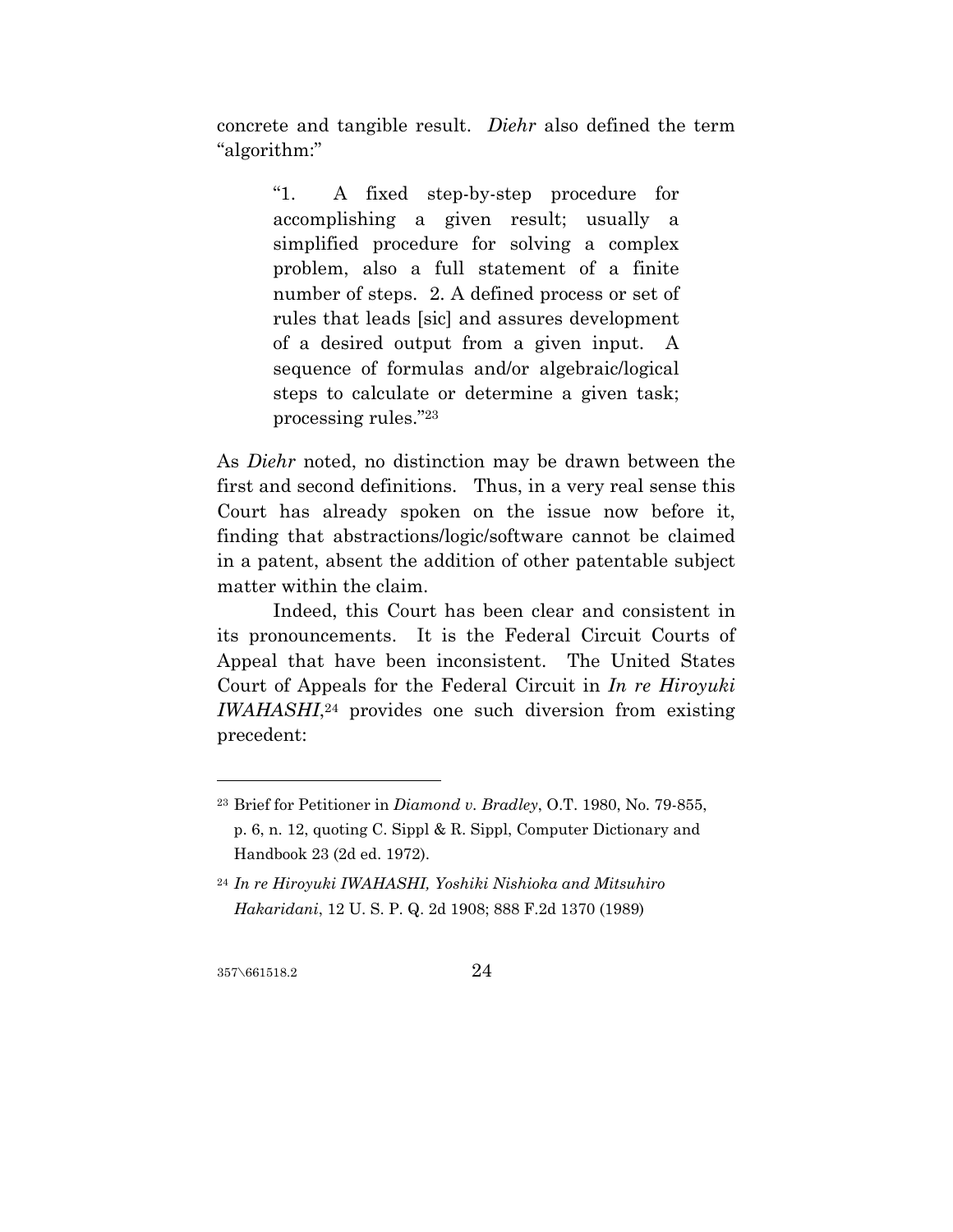Over-concentration on the word "algorithm" alone, for example, may mislead. The Supreme Court carefully supplied a definition of the particular algorithm before it [in Benson ], i.e., "[a] procedure for solving a given type of mathematical problem." The broader definition of algorithm is "a step-by-step procedure for solving a problem or accomplishing some end." Webster's New Collegiate Dictionary (1976).

The Court of Appeals thereby implied that there would exist mathematical, abstract algorithms as opposed to (non-mathematical, non-abstract) "applied" algorithms. This error was then reiterated and wholeheartedly adopted by the Circuit Court in *State Street*.25

> Today, we hold that the transformation of data, representing discrete dollar amounts, by a machine through a series of mathematical calculations into a final share price, constitutes a practical application of a mathematical algorithm, formula, or calculation, because it produces "a useful, concrete and tangible result"—a final share price momentarily fixed for recording and reporting purposes and even accepted and relied upon by regulatory authorities and in subsequent trades.

357\661518.2 25

<sup>25</sup> *State Street Bank & Trust Co. v. Signature Financial Group Inc.*, 149 F. 3d 1368 (Fed. Cir. 1998)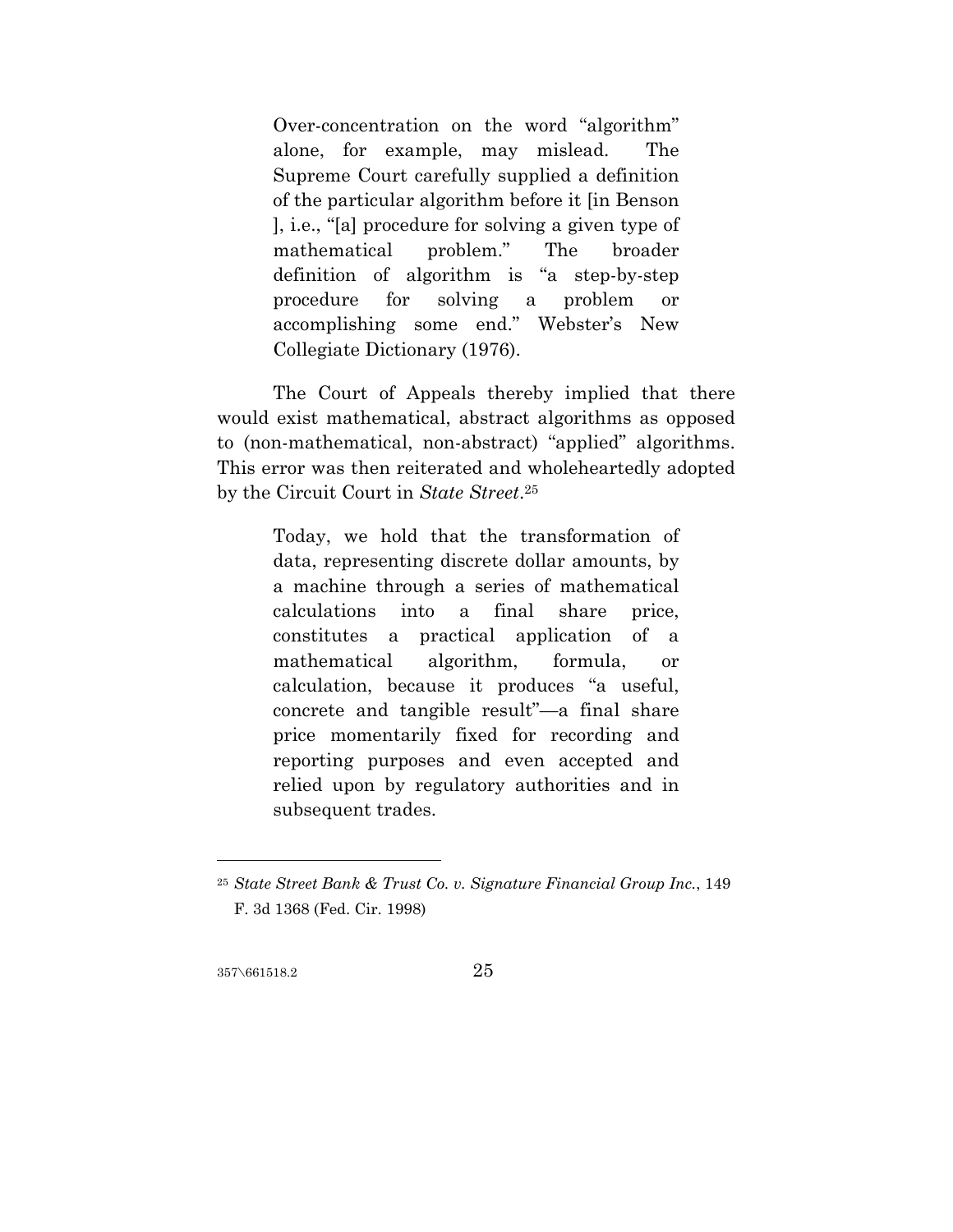The *State Street26* decision was contrary to a broad range of authorities including the holdings of *Gottschalk, Parker27*, and *Diehr. State Street's* pronouncement that an algorithm that produces a particular result is protectable is directly contrary to the teachings of *Diehr*:

> [. ] the algorithm is treated for 101 purposes as though it were a familiar part of the prior art; the claim is then examined to determine whether it discloses "some other inventive concept."

In other words, under *Diehr,* it is plain that the calculation itself *cannot* be claimed. It must be effectively discarded and the remaining claim terms must be analyzed in order to determine whether "some other inventive concept" exists, which can then be afforded patent protection.

Summarizing, the case law of the Supreme Court defined a clear line, in which algorithms could not be claimed on their own and had to be accompanied – in the same claim – by something else meeting the requirements of patentability. This is not unlike the decisions of the Board of Appeals of the European Patent Office, which

27 437 U.S. 584 (1978)

357\661518.2 26

<sup>26</sup> As discussed below, *State Street's* damage did not stop at the water's edge. Seeking to harmonize its own laws with those of the United States, the European Patent Office has also relied upon *State Street's*  broad, and ultimately misguided reading of U.S. patent law.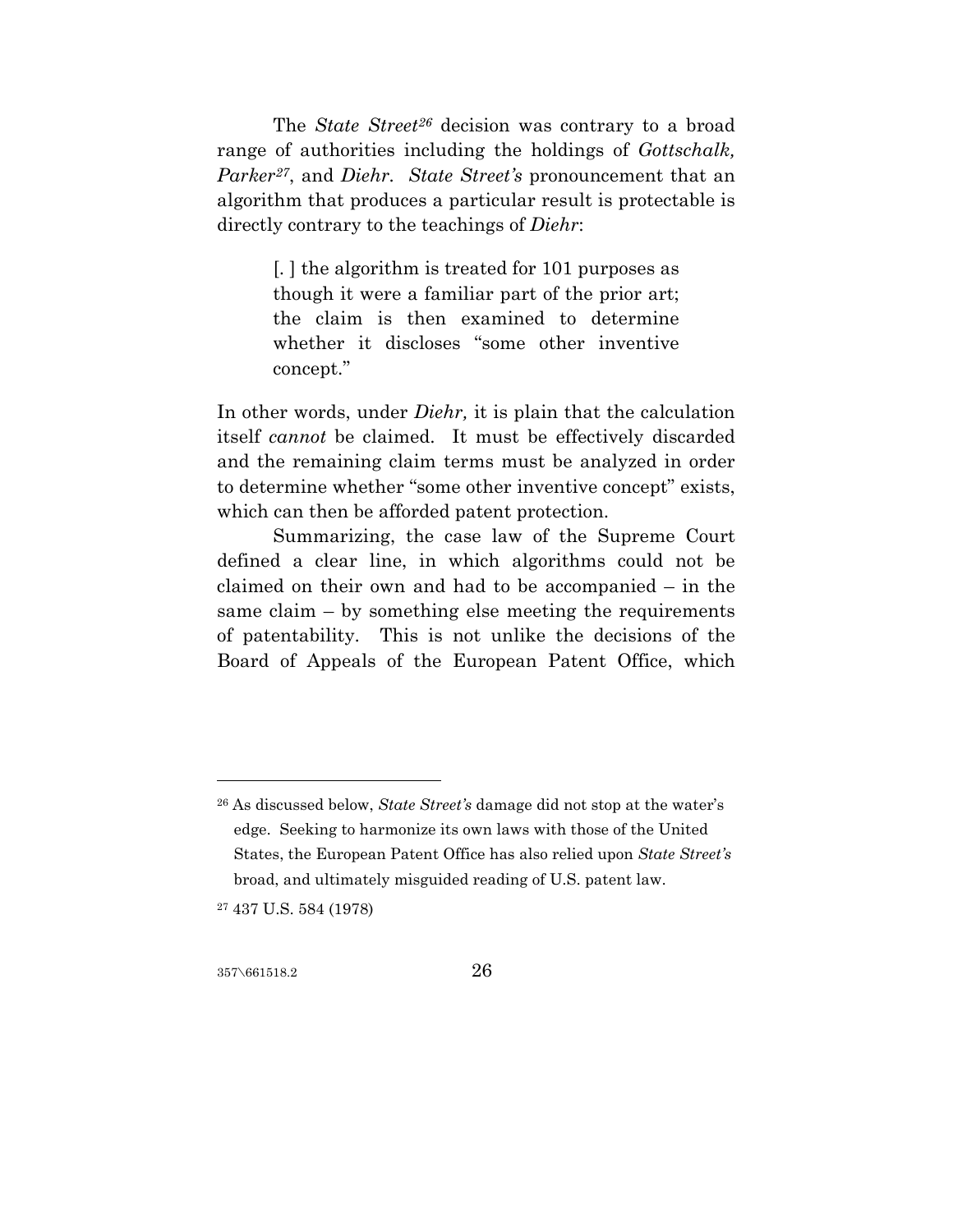interpreted the so-called "technology requirement" in an analogous way.28

### **a. The European Approach: Art 52 EPC and Technicity**

European law provides for an explicit exclusion of patents on software and business methods. Art 52 of the European Patent Convention (EPC) reads:

- "(2) The following in particular shall not be regarded as [patentable] inventions L...1:
	- (c) schemes, rules and methods for performing mental acts, playing games or doing business, and programs for computers; [... ]
- (3) The provisions of paragraph 2 shall exclude patentability of the subjectmatter or activities referred to in that provision only to the extent to which a European patent application or European patent relates to such subject- matter or activities as such."

In light of Art  $52(2)(c)$  of the EPC it may seem counterintuitive that any software patents would issue in

357\661518.2 27

<sup>28</sup> The Board of Appeals of the European Patent office only briefly diverged from this line of reasoning when it sought to harmonize its practice with the United States after *State Street Bank & Trust Co. v. Signature Financial Group Inc.,* 149 F. 3d 1368 (Fed. Cir. 1998). As discussed below, that issue has since been resolved by the European Parlament.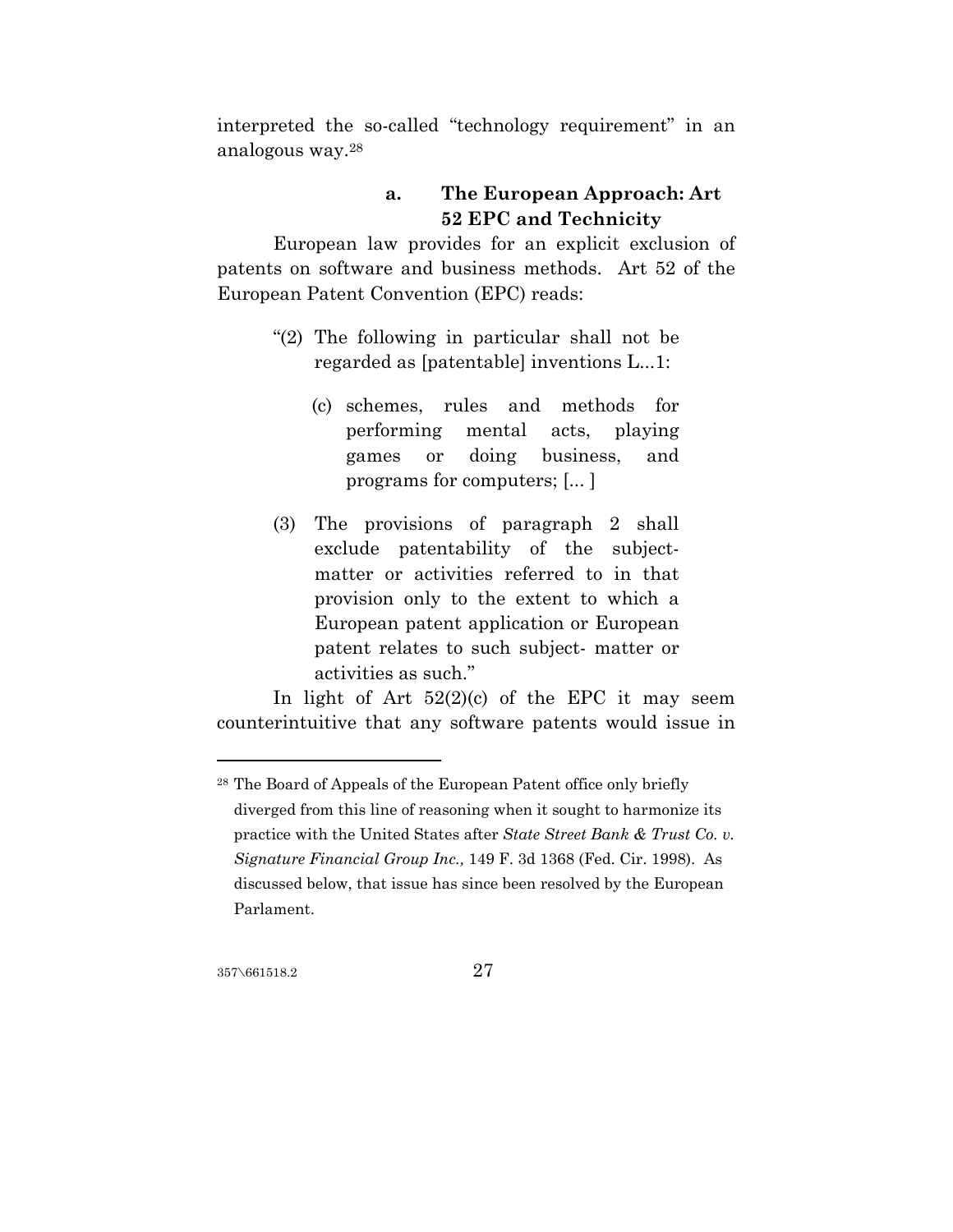Europe. Yet, such patents have issued, calling into question the validity of those issued patents. This occurred because from 1998 onward, the European Patent Office changed its patent granting practice for software without regard to Art  $52$  (2) (3). Specifically, prior to  $1998$ not unlike the United States prior to *State Street –*  algorithms could not be claimed easily in Europe. But after 1998, the European Patent Office switched to an interpretation that left little to no room for the application for the exclusion of software found in Article 52.

As tension increased with respect to the European Patent Office's treatment of software patents, intense lobbying for a European Directive that would have effectively abrogated<sup>29</sup> Article 52 was commenced, most importantly by the European Patent Office itself. The European Commission then issued the proposal COM (2002) 92 final 2002/0047 (COD), 2002 which, if approved, would have effectively "cured" most of the dubious patents. However, the proposal was definitively refused on July 6,

357\661518.2 28

<sup>29</sup> Page 7 of the Directive proposal states that computer programs which have "a technical character [... ] are not considered to fall under the exclusion in Article 52(2) as they are considered not to relate to programs for computers 'as such'." On the same page we find that "all programs when run in a computer are by definition technical (because a computer is a machine) [... ]." In other words: all software would be technical, thus the exclusion by Art. 52(2) EPC would be void. This Directive proposal was rejected by the European Parliament on 6th July 2005 and was never implemented.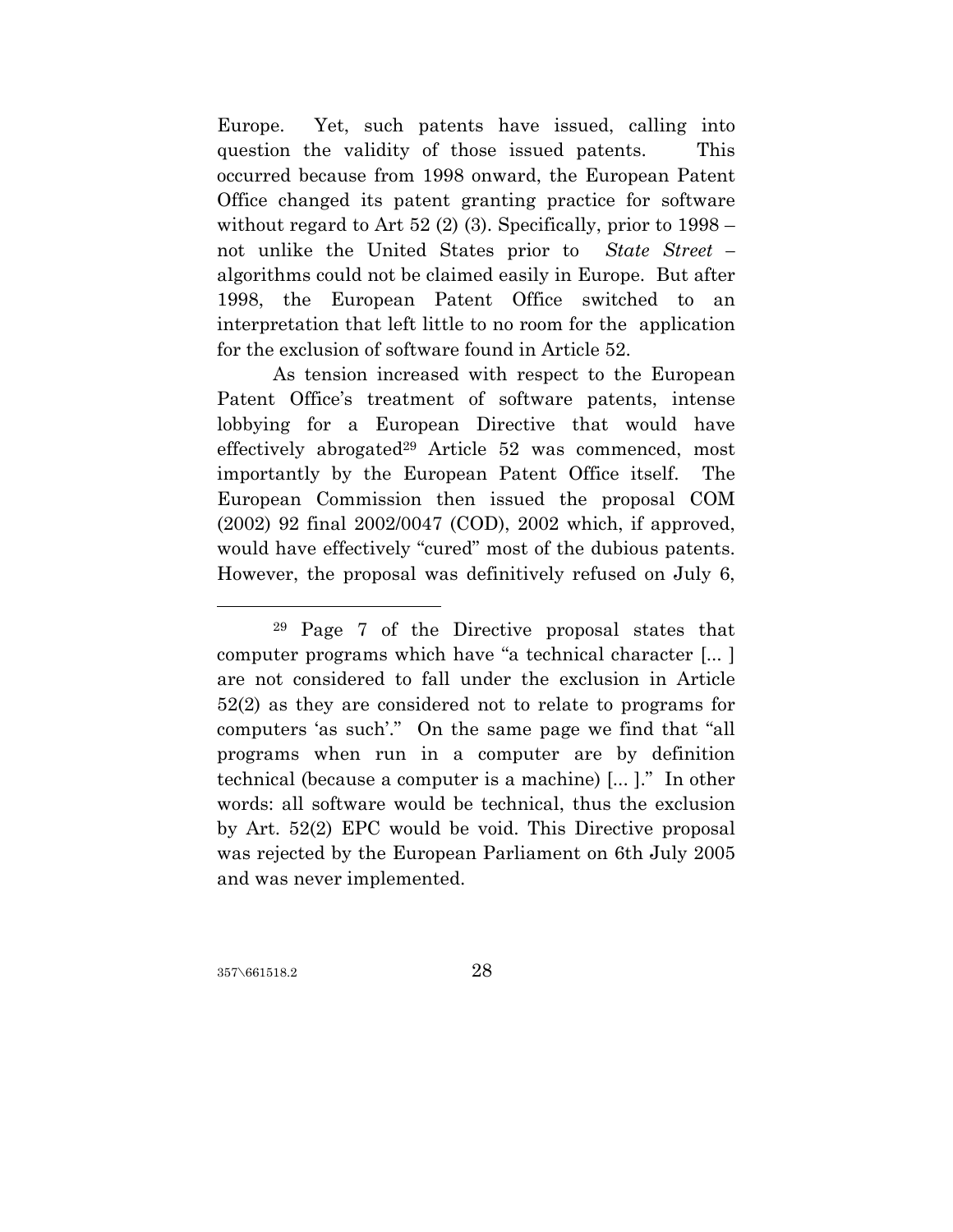2005 by the European Parliament. Thus, currently, the prohibition against such patents found in Article 52 remains good law.

# **b. The Lower Court's Machineor-Transformation Test**

According to the Machine-or-Transformation patent eligibility test, a claim to a process qualifies to be considered for patenting only if it (1) is implemented with a particular machine, that is, one specifically devised and adapted to carry out the process in a way that is not concededly conventional and is not trivial; or else (2) transforms an article from one thing or state to another.

This test is a means to an end. It is there not to cross, but to define the border between patentable new and useful processes and non-patentable laws of nature, physical phenomena, and abstract ideas. This answers the first question presented by the petitioners.

Regarding the second question, the American Inventor Protection Act in 1999 introduced a limited "prior use" defense in American patent law, specifically for "methods of doing or conducting business". This regulation, inserted as § 273 into the American Patent Act, implicitly acknowledges the existence of business methods, by virtue of its limitation to those methods.

Unlike the second question of the petitioners suggests, 35 U. S. C. § 273 does not reflect a "clear Congressional intent that patents protect 'method[s] of doing or conducting business.'" The regulation only recognizes business method patents as a fact and tries to bring their economic impact under control by setting a limit.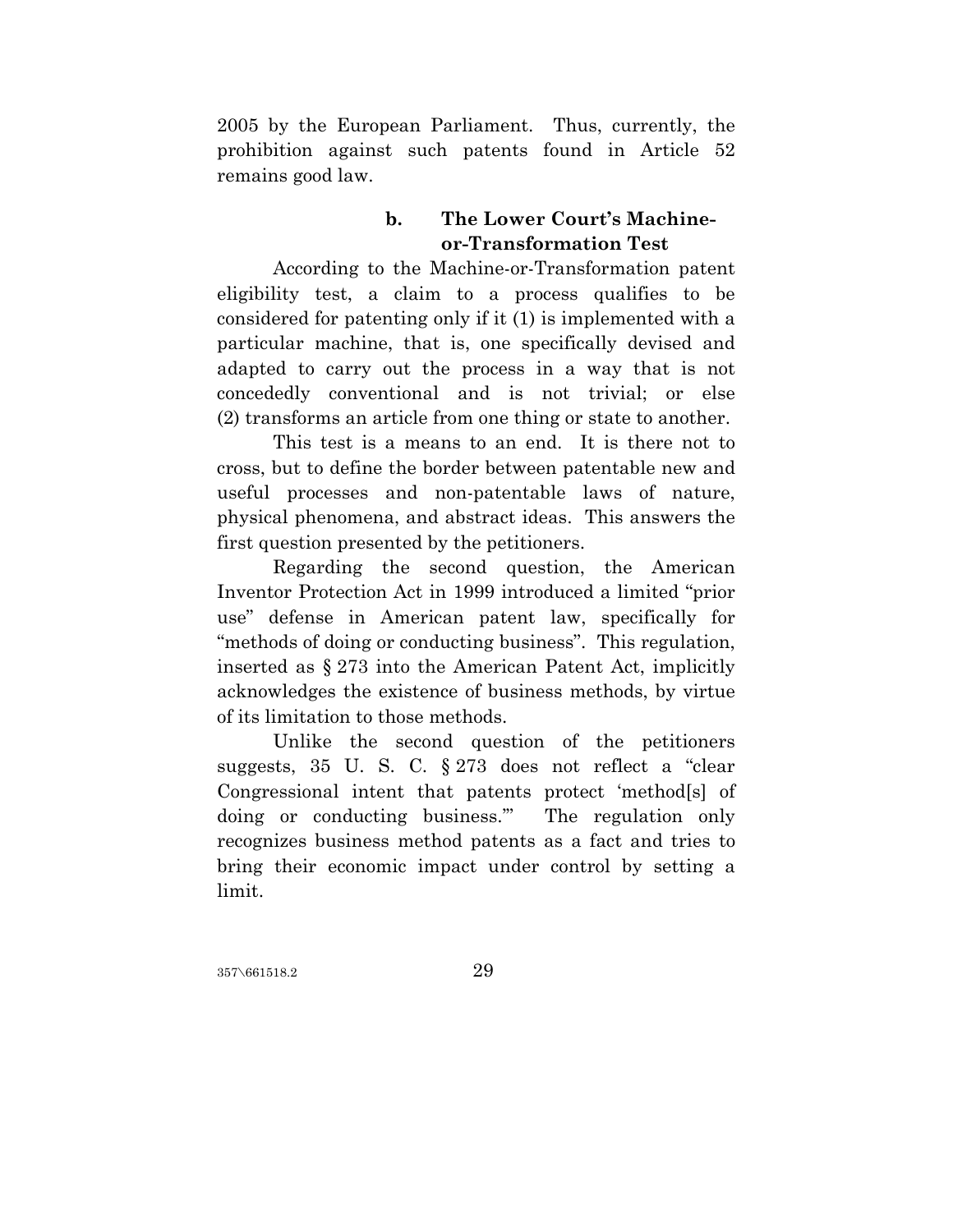This is achieved by the Machine-or-Transformation test: setting a limit. It does not contradict 35 U. S. C. § 273, but complements it.

On the other hand one must take very seriously the concerns raised by Judge Mayer in his dissent to this test.

> "Bilski, for example, could simply add a requirement that a commodity consumer install a meter to record commodity consumption. He could then argue that installation of this meter was a 'physical transformation'."

The same kind of "clever draftsmanship" has been advocated in Europe by the EPO, which for many years saw its job as one of "helping its clients, the would- be patent holders, apply for and *receive* patents" and featured on its website a document which described in detail how to circumvent Art. 52(2) EPC.

Neither the EPO, nor the PTO, nor the Federal Circuit Courts should be in the business of "helping" applicants gain patent protection. As discussed in the earlier portion of this brief, there are very real cost to society for each patent that issues. Those costs reach unacceptably high levels when the patent has the effect of excluding others from participation in abstract ideas, laws of nature, physical phenomena and the like30.

357\661518.2 30

<sup>30</sup> *Diamond v. Chakrabarty,* 447 U.S. 303, 309, (1980); see also, *Diamond v. Diehr*, 450 U. S. 175 (1981).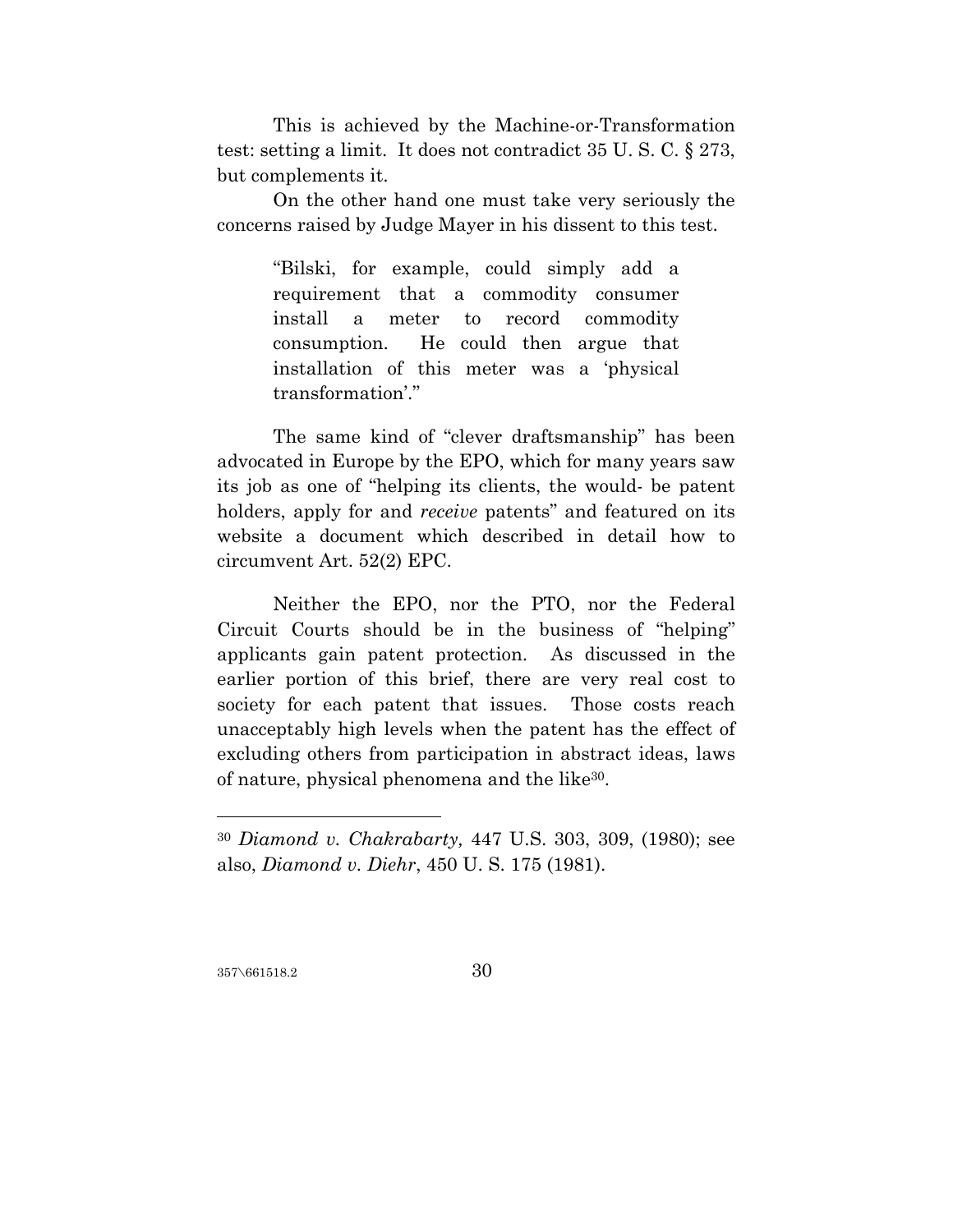### **2. Improving the Patentability Tests**

The purpose of the Machine-or-Transformation test, reiterated in *Bilski*, is to limit patentability in a manner consistent with existing Supreme Court precedent and to exclude undesired patent applications. To serve this purpose, *Amici* propose that the Machine-or-Transformation test be supplemented with the following measures:

> 1. The Machine-or-Transformation test must be applied to the claimed object rather than to the patent claim as a whole. An object can only be claimed in a patent if it constitutes a new, concrete realization of a machine or transformation.

> > Without these further requirements, patent claims may incidentally involve machines or transformations which are irrelevant to the claim, while still effectively working to impermissibly patent laws of nature, physical phenomenon or abstract ideas.

2. In applying the "suggestion test", an ability to combine or modify prior art references should be assumed that is consistent with ordinary creativity and problem-solving skills in the art.

> The suggestion test states that if the prior art would have already suggested the claimed invention, then the claimed invention is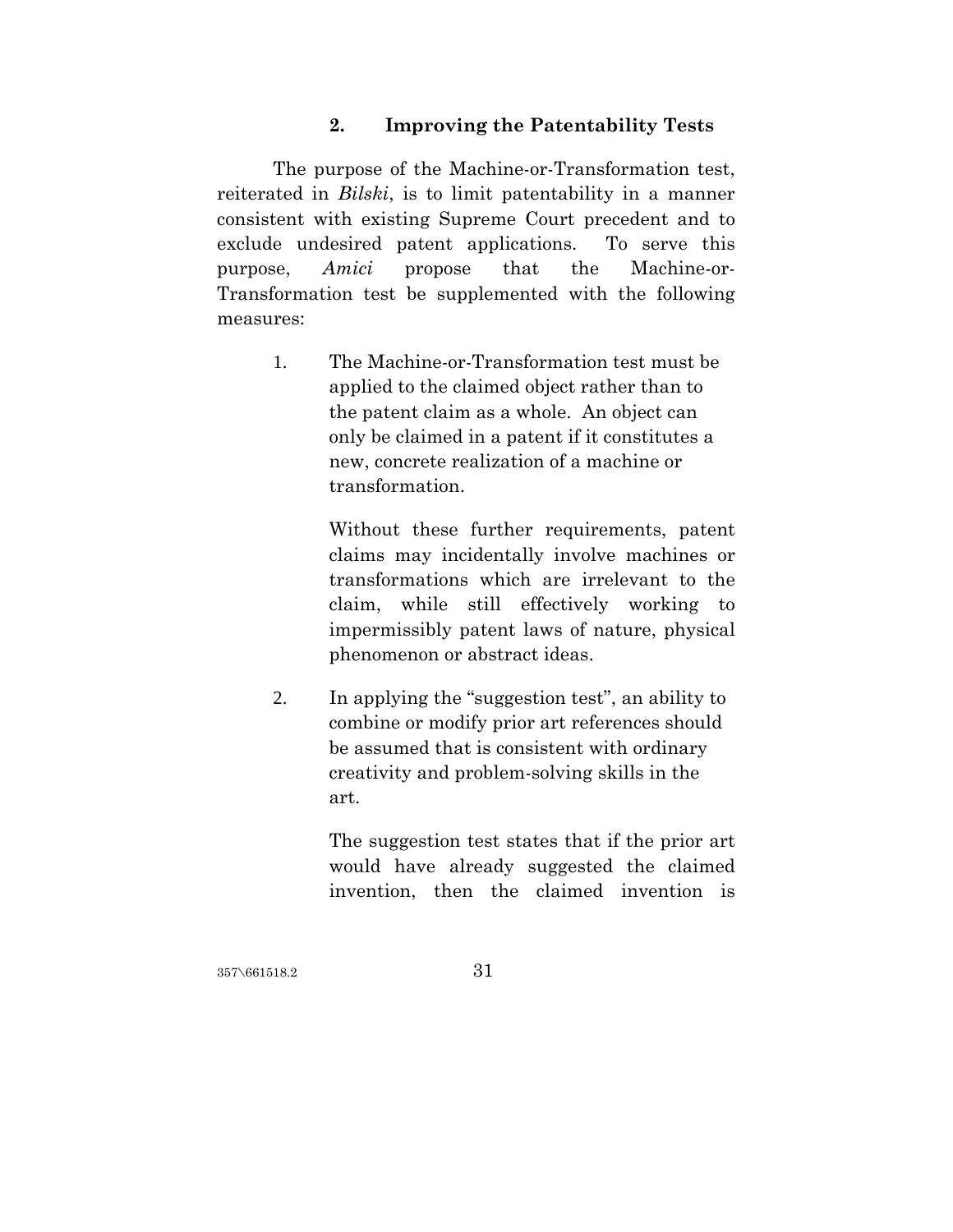obvious. However, the participants at the FTC/DOJ Hearings expressed concern with some recent applications of the suggestion test. To show that a claimed invention is obvious, the USPTO had to point to particular items of prior art that concretely suggest how to combine all of the features of a claimed invention. It is those fields where the combining of elements is most straightforward that the chances are least that one can find an existing document that outlines that particular combination, simply because nobody having ordinary skill in the art would ever require instruction at that level. How to combine existing elements would be considered "too obvious" to need mention.

3. An expanded version of the suggestion test is relevant to all inventions that use a computer. Simply writing a computer program and then running it on a computer is not novel, under the meaning of patent law. And doing so is obvious, again under the meaning of patent law.

> These days, we experience a similar dawn of mankind as Henry Ford experienced 100 years ago.31 Back then it was completely obvious for an engineer to put an engine on a carriage. In these days, it is completely obvious for

357\661518.2 32

<sup>31</sup> *See also* the FTC report, executive summary, page 12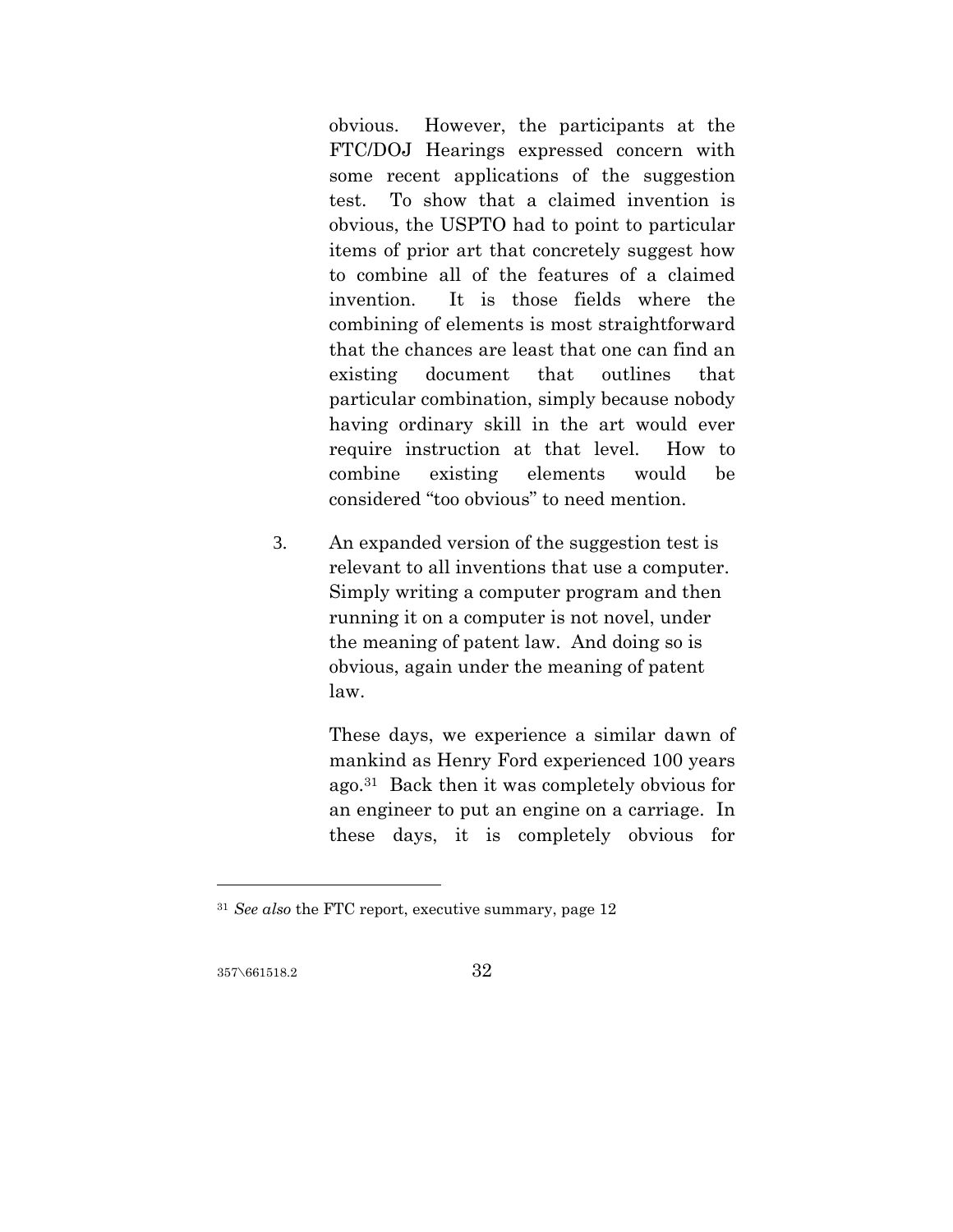someone skilled in the art of computer programming to convert mathematical principles into computer programs. Thus while what *Bilski* has done may be termed "innovative" in an entrepreneurial sense, it is in no way innovative in the sense of patent law

4. The "commercial success test" should be expressly abandoned. This test states that in some circumstances, courts may consider the commercial success of a claimed invention to indicate that it was not obvious. It must have satisfied an unmet need, which was not obvious to anybody else, or else they would have already been satisfying it.

> Commercial success comes from many factors, many of which have nothing to do with the claimed invention, e.g. Marketing, advertising, a preexistent dominant position, etc. Henry Ford, after all, claimed that his business success was based on the completely obvious idea of putting a gasoline engine on a chassis. His great success arose from other factors.

These minor modifications or clarifications to the existing test will only serve to better refine the existing law to ensure that patent protection continues to serve its intended purposes while excluding undesirable applications

357\661518.2 357\661518.2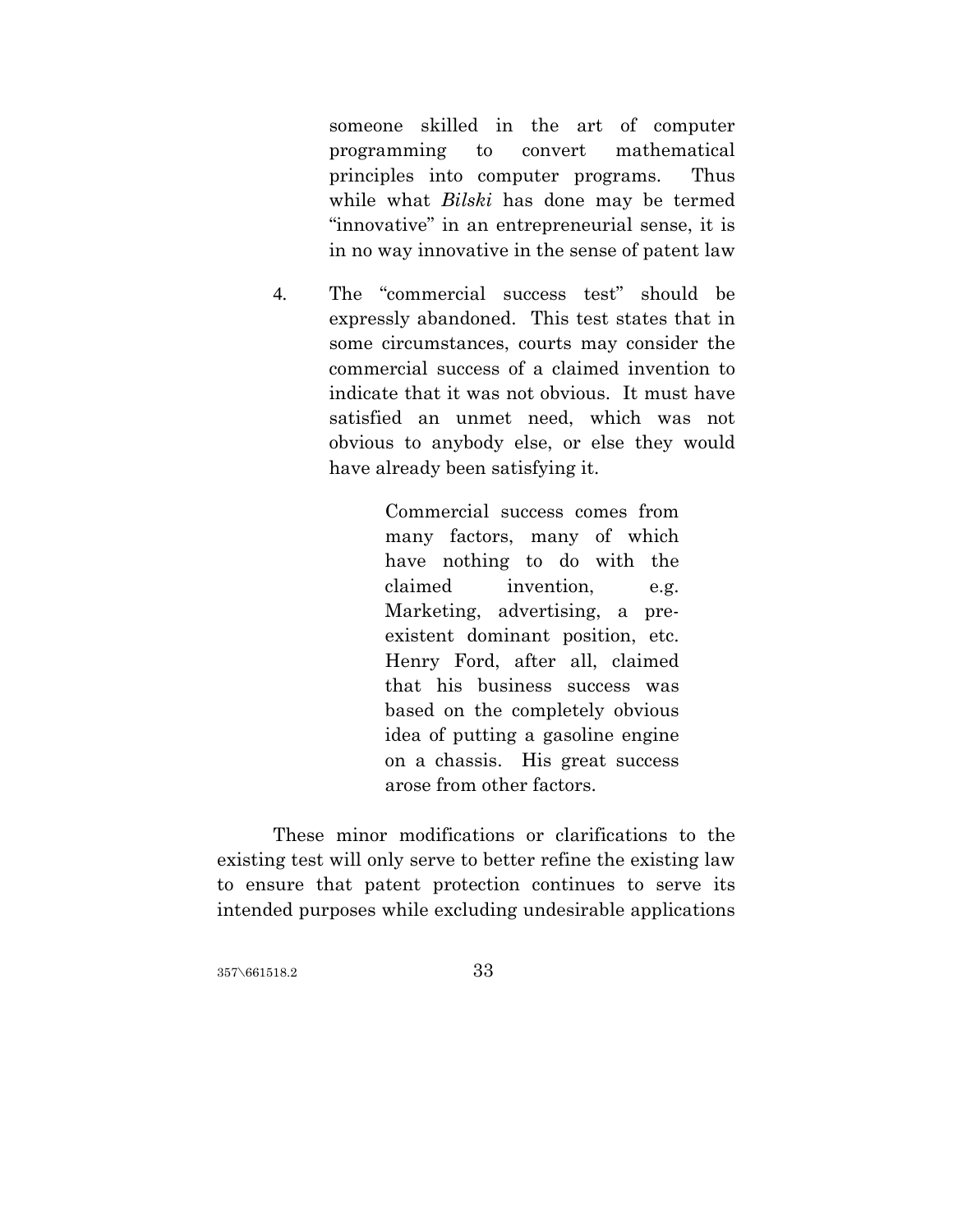for material that ultimately is not entitled to patent protection.

# **V.**

# **CONCLUSION**

For the foregoing reasons *Amici* respectfully urge this court to re-affirm its long-standing rules prohibiting expansion of patent protection to subject matter that has the effect of precluding innovators from employing abstract